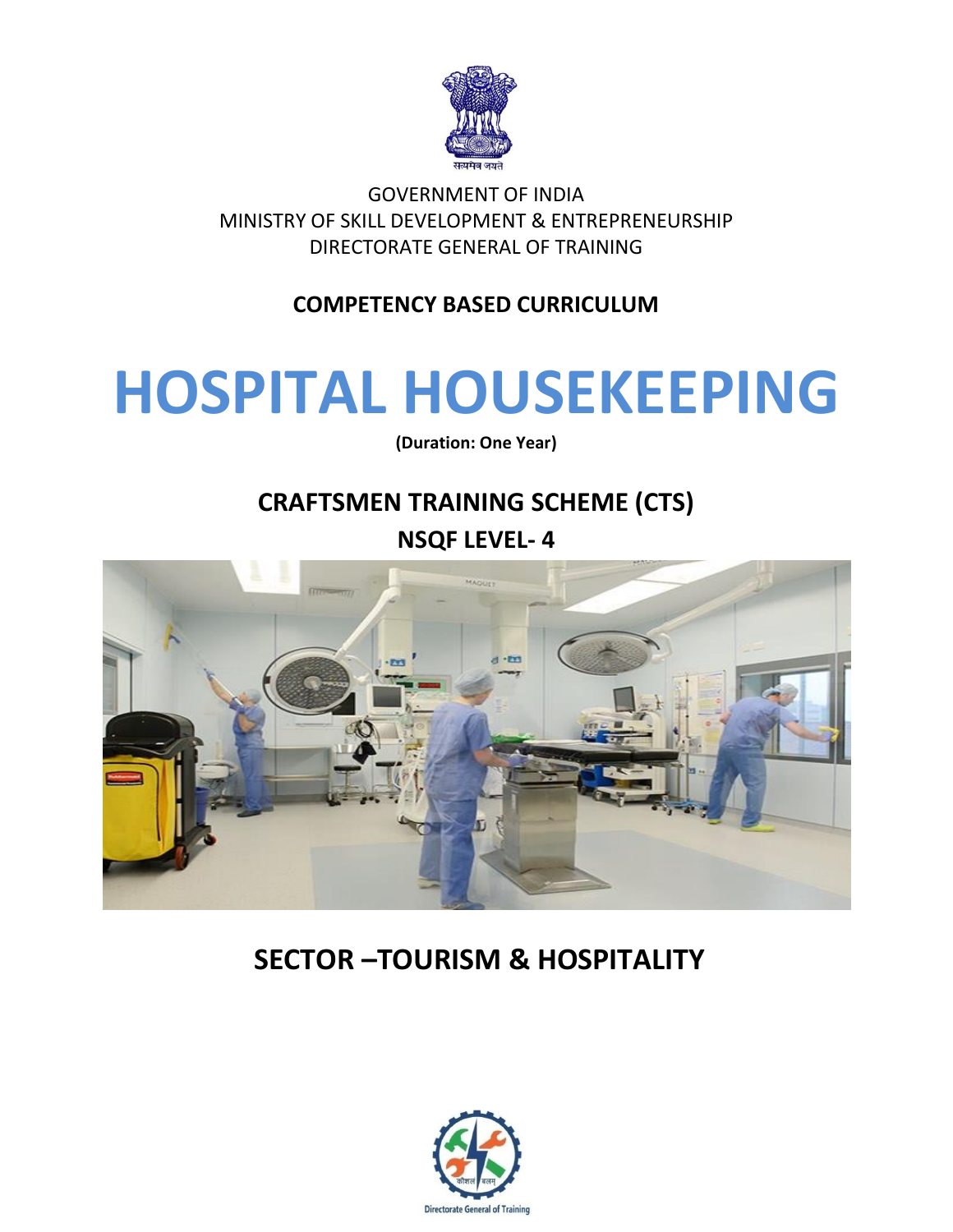# **HOSPITAL HOUSEKEEPING**

**(Non-Engineering Trade)**

**(Revised in 2019)**

**Version: 1.2**

# **CRAFTSMEN TRAINING SCHEME (CTS)**

**NSQF LEVEL- 4**

Developed By

Ministry of Skill Development and Entrepreneurship

Directorate General of Training **CENTRAL STAFF TRAINING AND RESEARCH INSTITUTE** EN-81, Sector-V, Salt Lake City, Kolkata – 700 091 www.cstaricalcutta.gov.in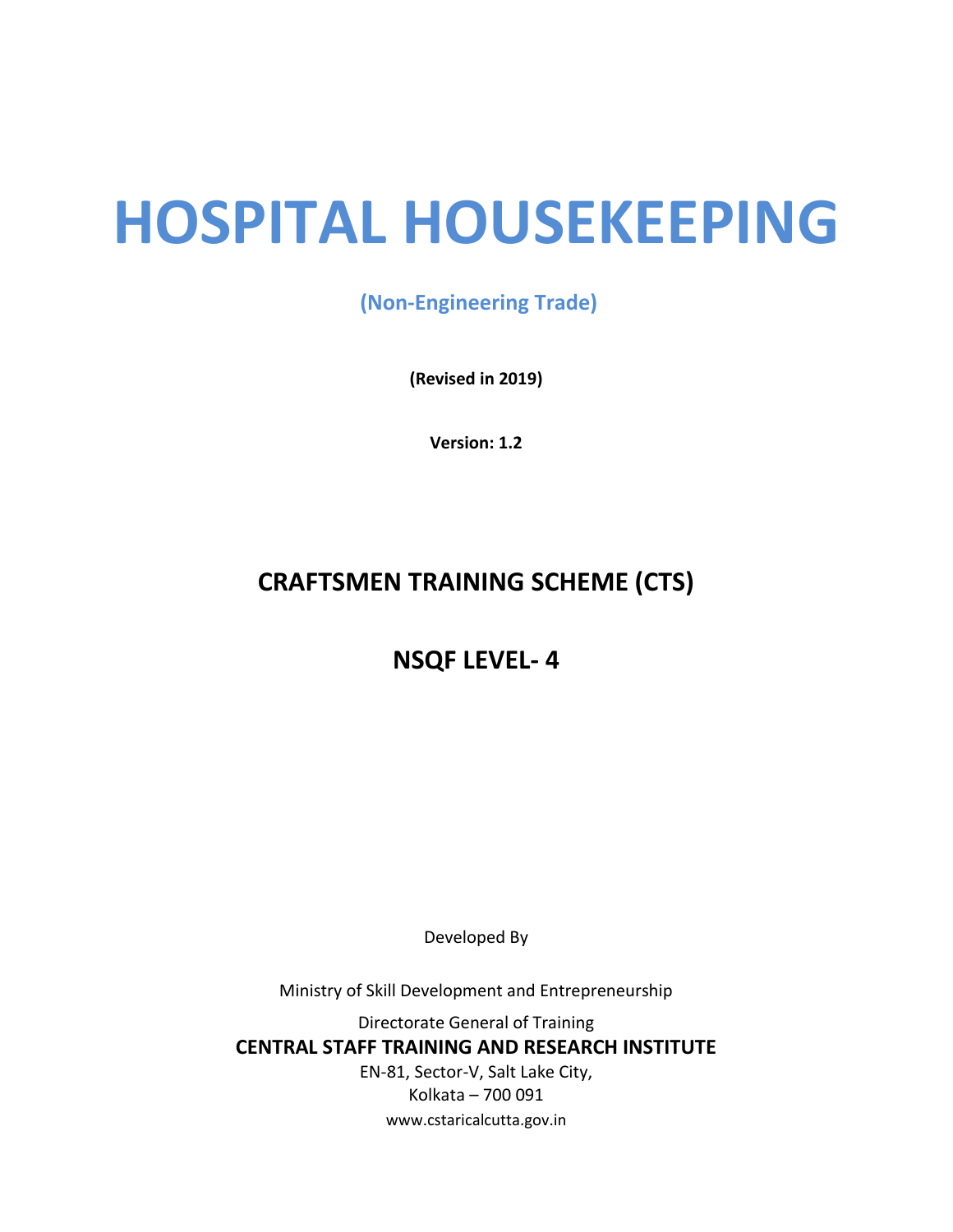| S No. | <b>Topics</b>                               | Page No.       |
|-------|---------------------------------------------|----------------|
| 1.    | <b>Course Information</b>                   | 1              |
| 2.    | <b>Training System</b>                      | $\overline{2}$ |
| 3.    | Job Role                                    | 6              |
| 4.    | <b>General Information</b>                  | $\overline{7}$ |
| 5.    | Learning Outcome                            | 9              |
| 6.    | <b>Assessment Criteria</b>                  | 10             |
| 7.    | <b>Trade Syllabus</b>                       | 13             |
|       | Annexure I(List of Trade Tools & Equipment) | 20             |
|       | Annexure II (List of Trade experts)         | 23             |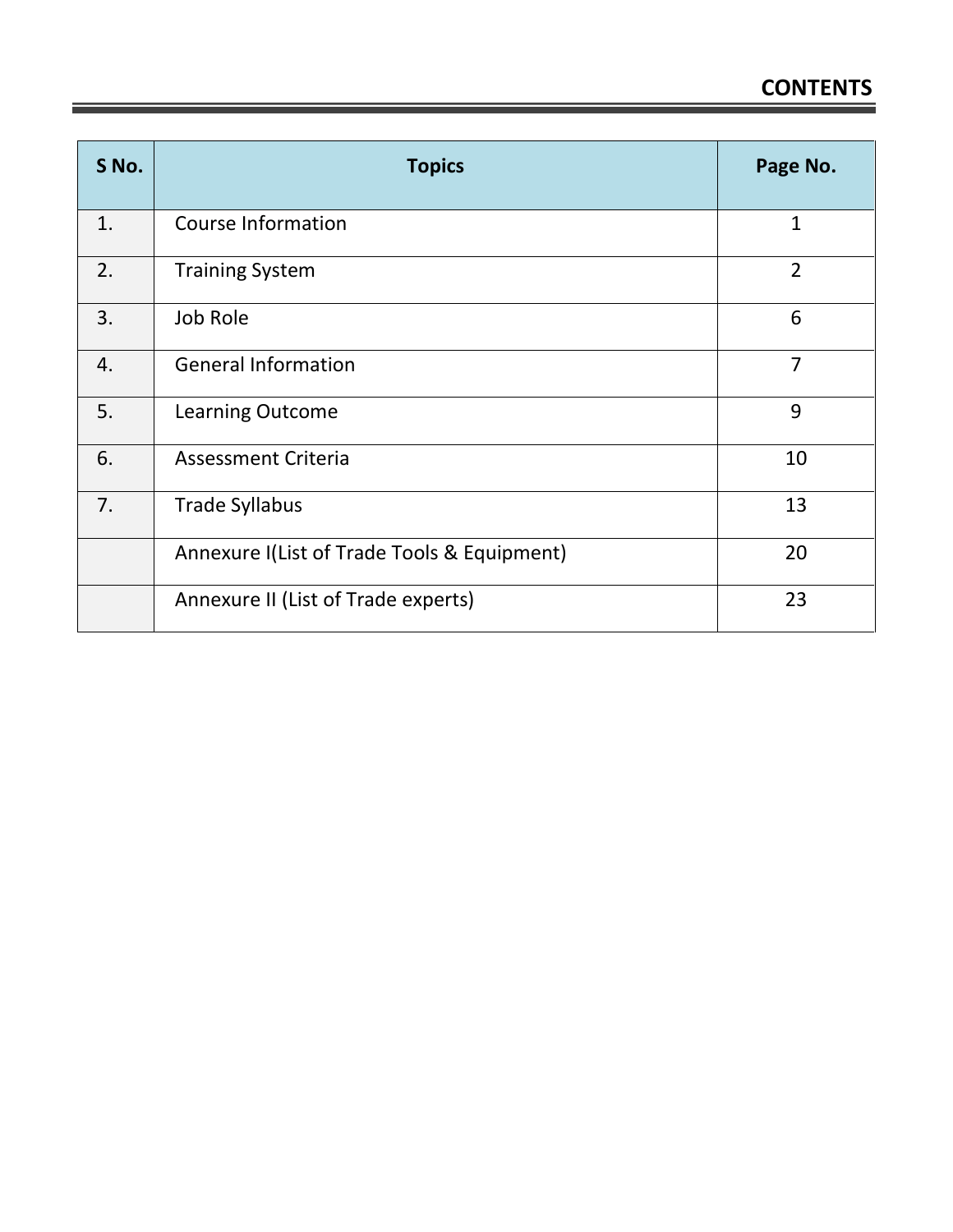

### **1. COURSE INFORMATION**

During the one-year duration of "Hospital Housekeeping" trade, a candidate is trained on Professional Skill, Professional Knowledge and Employability Skills related to job role. In addition to this, a candidate is entrusted to undertake project work and extracurricular activities to build up confidence. The broad components covered under Professional Skill subject are as below:-

In one year, duration, the trainee learns about elementary first-aid, firefighting, environment regulation and housekeeping, etc. The trainee practices personal hygiene, cleanliness and basic principles of sanitation of hospital environment. He practices basic and special cleaning procedures, maintenance of toilets. He learns the different process of water treatment and purification, removal of bacteria. Trainees gather knowledge of removal and control techniques unwanted odour in the hospital premises. He learns the methods of handling and disposal of solid, liquid, pathological and nuclear waste. He knows the methods of extinction of fire by the different firefighting equipments and awareness of handling the dangerous situations occurring by natural calamities. He will be able to check the precaution, control and eradication of the pest, rodent and animal nuisance. The trainee learns to maintain the environment which is pleasant to patients, staff and visitors. He learns to make aesthetic and suitable arrangement of soft furnishing. The trainee learns quantitative and qualitative requirement of lightings in different hospital areas. The trainee acquires knowledge in hospital linen services, viz. selection, procurement, storing, sterilizing, replacing and accounting. The trainee learns to maintain housekeeping equipment. The trainee also checks both internal and external environmental hygiene of hospital premises and carries out infection control measures. He assists and maintains various housekeeping records and documents. He acquires knowledge of basic computer operations to maintain hospital management data. The trainee also undergoes two weeks on-the- job training in various hospitals at the end of the year which gives them more practical exposure to hospital environment.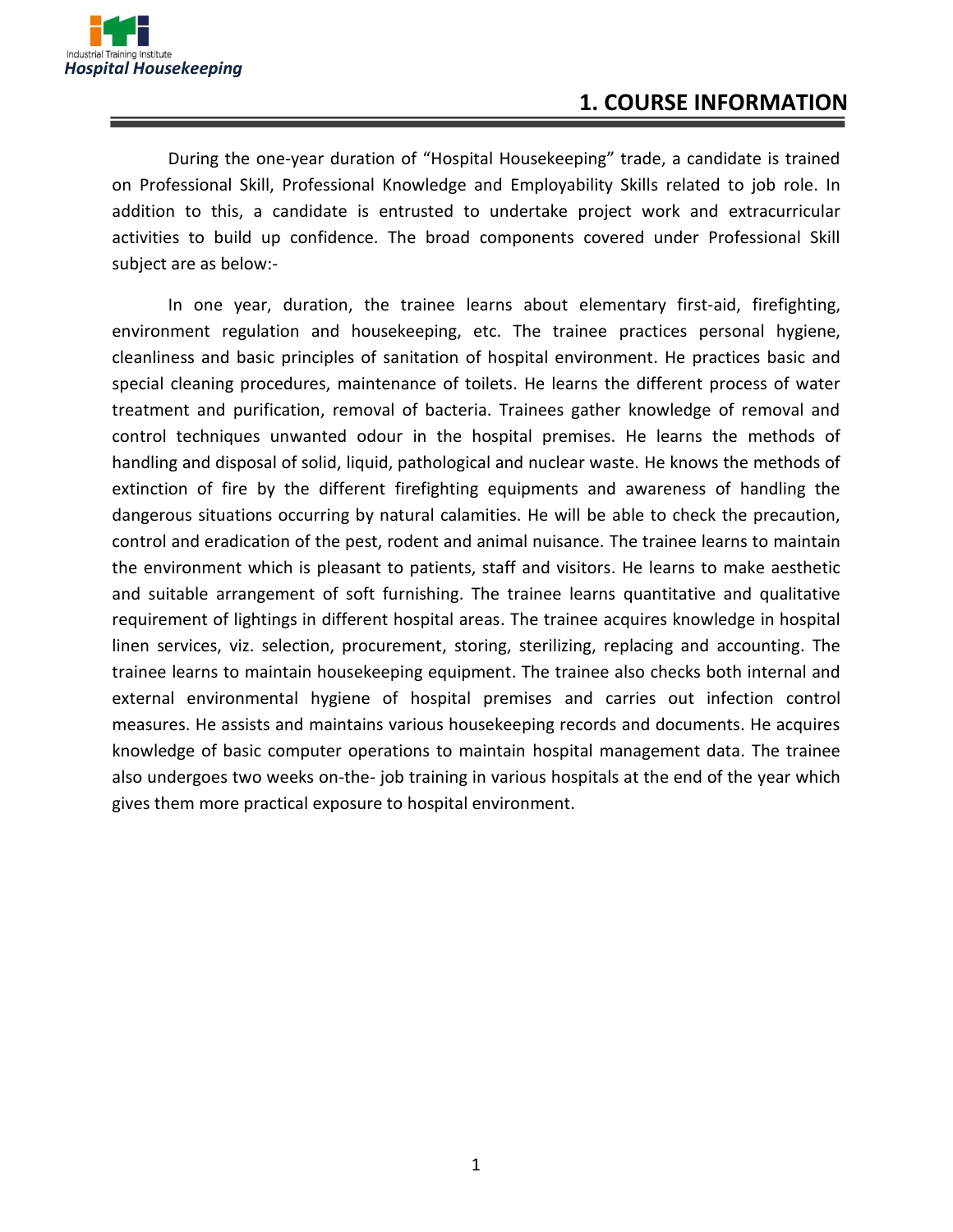

#### **2.1 GENERAL**

The Directorate General of Training (DGT) under Ministry of Skill Development & Entrepreneurship offers a range of vocational training courses catering to the need of different sectors of the economy/ labour market. The vocational training programs are delivered under the aegis of National Directorate General of Training (DGT). Craftsman Training Scheme (CTS) with variantsand Apprenticeship Training Scheme (ATS) are two pioneer programs of DGT for propagating vocational training.

"Hospital Housekeeping" trade under CTS is one of the popular courses delivered nationwide through a network of ITIs. The course is of one-year duration. It mainly consists of Domain area and Core area. The Domain area(Trade Theory & Practical) imparts professional skills and knowledge, while the core area (Employability Skill) imparts requisite core skills, knowledge, and life skills. After passing out the training program, the trainee is awarded National Trade Certificate (NTC) by DGT which is recognized worldwide.

#### **Candidates broadly need to demonstrate that they are able to:**

- Read and interpret technical parameters/documents, plan and organize work processes, identify necessary materials and tools;
- Perform tasks with due consideration to safety rules, accident prevention regulations and environmental protection stipulations;
- Apply professional skill, knowledge & employability skills while performing jobs.
- Document the technical parameters related to the task undertaken.

#### **2.2 PROGRESSION PATHWAYS**

- Can join industry as Craftsman and will progress further as Senior Craftsman, Supervisor and can rise to the level of Manager.
- Can become Entrepreneur in the related field.
- Can join Apprenticeship programs in different types of industries leading to a National Apprenticeship certificate (NAC).
- Can join Crafts Instructor Training Scheme (CITS) in the trade for becoming instructor in ITIs.
- Can join Advanced Diploma (Vocational) courses under DGT as applicable.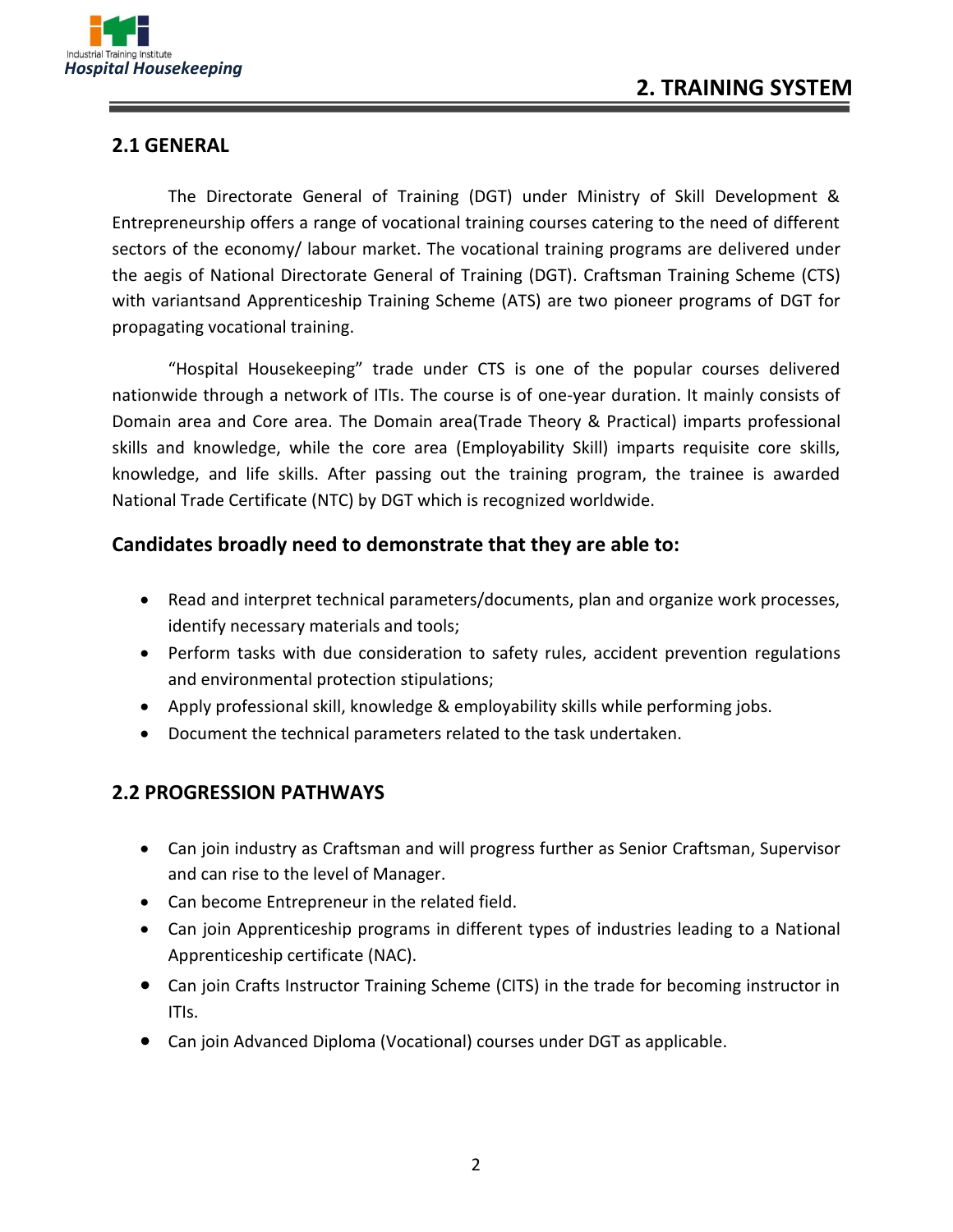

#### **2.3 COURSE STRUCTURE**

Table below depicts the distribution of training hours across various course elements during a period of one year: -

| S No. | <b>Course Element</b>                 | <b>Notional Training Hours</b> |
|-------|---------------------------------------|--------------------------------|
| 1.    | Professional Skill (Trade Practical)  | 1200                           |
| 2.    | Professional Knowledge (Trade Theory) | 240                            |
| 3.    | <b>Employability Skills</b>           | 160                            |
|       | Total                                 | 1600                           |

#### **2.4 ASSESSMENT & CERTIFICATION**

The trainee will be tested for his skill, knowledge and attitude during the period of course through formative assessment and at the end of the training programme through summative assessment as notified by the DGT from time to time.

a) The Continuous Assessment (Internal) during the period of training will be done by Formative Assessment Method by testing for assessment criteria listed against learning outcomes. The training institute has to maintain individual *trainee portfolio* as detailed in assessment guideline. The marks of internal assessment will be as per the template. The marks of internal assessment will be as per the formative assessment template provided on www.bharatskills.gov.in.

b) The final assessment will be in the form of summative assessment. The All India Trade Test for awarding NTC will be conducted by Controller of examinations, DGT as per the guidelines. The pattern and marking structure are being notified by DGT from time to time. **The learning outcome and assessment criteria will be basis for setting question papers for final assessment. The examiner during final examination will also check** individual trainee's profile as detailed in assessment guideline before giving marks for practical examination.

#### **2.4.1 PASS REGULATION**

For the purposes of determining the overall result, weightage of 100% is applied for six months and one year duration courses and 50% weightage is applied to each examination for two years courses. The minimum pass percent for Trade Practical and Formative assessment is 60% & for all other subjects is 33%. There will be no Grace marks.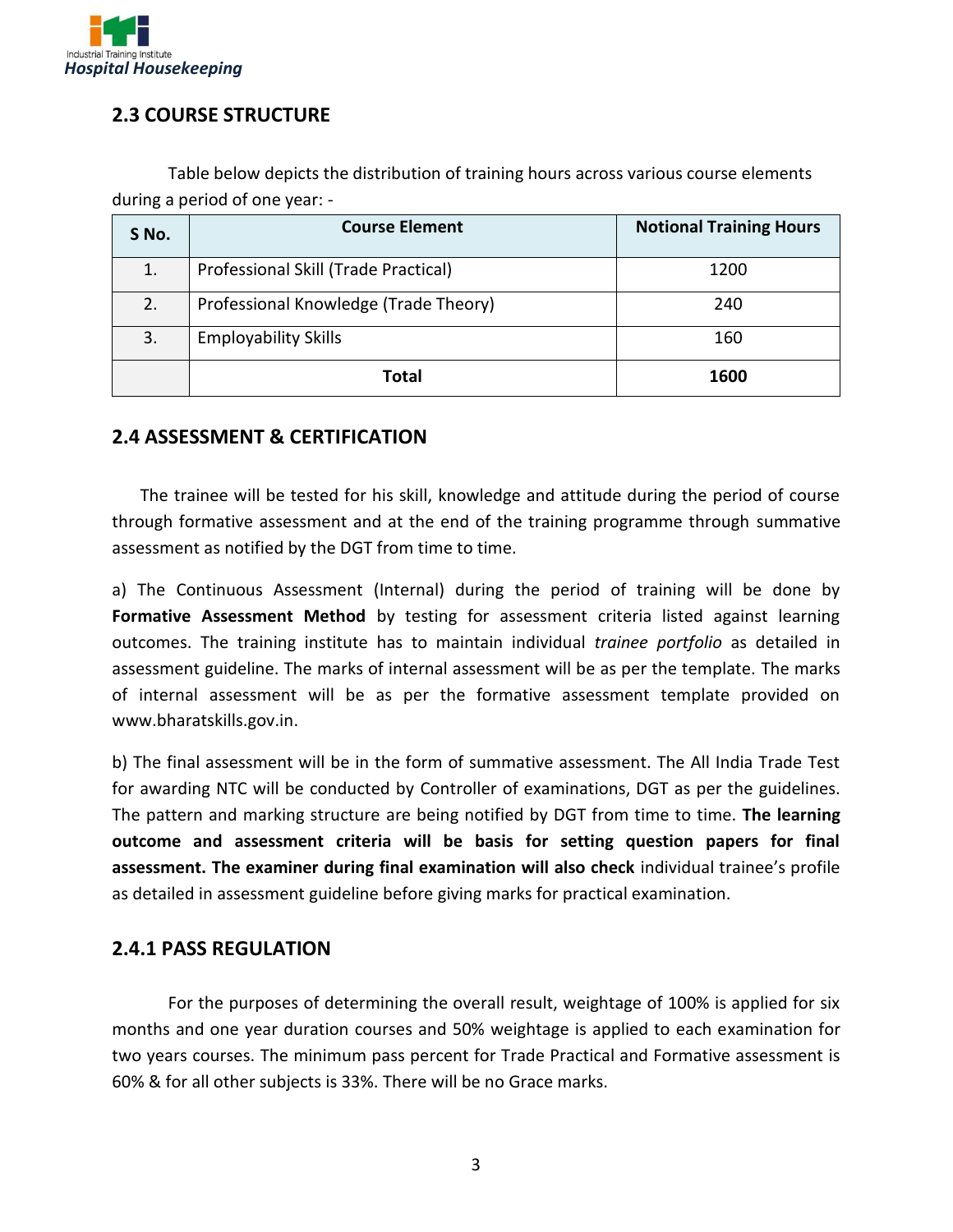

#### **2.4.2 ASSESSMENT GUIDELINE**

Appropriate arrangements should be made to ensure that there will be no artificial barriers to assessment. The nature of special needs should be taken into account while undertaking the assessment. Due consideration should be given while assessing for teamwork, avoidance/reduction of scrap/wastage and disposal of scrap/waste as per procedure, behavioral attitude, sensitivity to the environment and regularity in training. The sensitivity towards OSHE and self-learning attitude are to be considered while assessing competency.

Assessment will be evidence based comprising the following:

- Job carried out in labs/workshop
- Record book/ daily diary
- Answer sheet of assessment
- Viva-voce
- Progress chart
- Attendance and punctuality
- Assignment
- Project work

Evidences and records of internal (Formative) assessments are to be preserved until forthcoming examination for audit and verification by examining body. The following marking pattern to be adopted while assessing:

| <b>Performance Level</b>                                                                                                                                                                                                                 | <b>Evidence</b>                                                                                                                                                                                                                                 |  |  |
|------------------------------------------------------------------------------------------------------------------------------------------------------------------------------------------------------------------------------------------|-------------------------------------------------------------------------------------------------------------------------------------------------------------------------------------------------------------------------------------------------|--|--|
| (a) Weightage in the range of 60%-75% to be allotted during assessment                                                                                                                                                                   |                                                                                                                                                                                                                                                 |  |  |
| For performance in this grade, the candidate<br>should produce work which demonstrates<br>attainment of an acceptable standard of<br>craftsmanship with occasional guidance, and<br>regard for safety procedures and<br>due<br>practices | skills<br>Demonstration<br>of<br>good<br>and<br>accuracy in the field<br>of<br>work/<br>assignments.<br>• A fairly good level of neatness and<br>consistency to accomplish job activities.<br>Occasional support in completing the<br>task/job. |  |  |
| (b) Weightage in the range of 75%-90% to be allotted during assessment                                                                                                                                                                   |                                                                                                                                                                                                                                                 |  |  |
| For this grade, a candidate should produce<br>work which demonstrates attainment of a                                                                                                                                                    | • Good skill levels and accuracy in the field<br>of work/ assignments.                                                                                                                                                                          |  |  |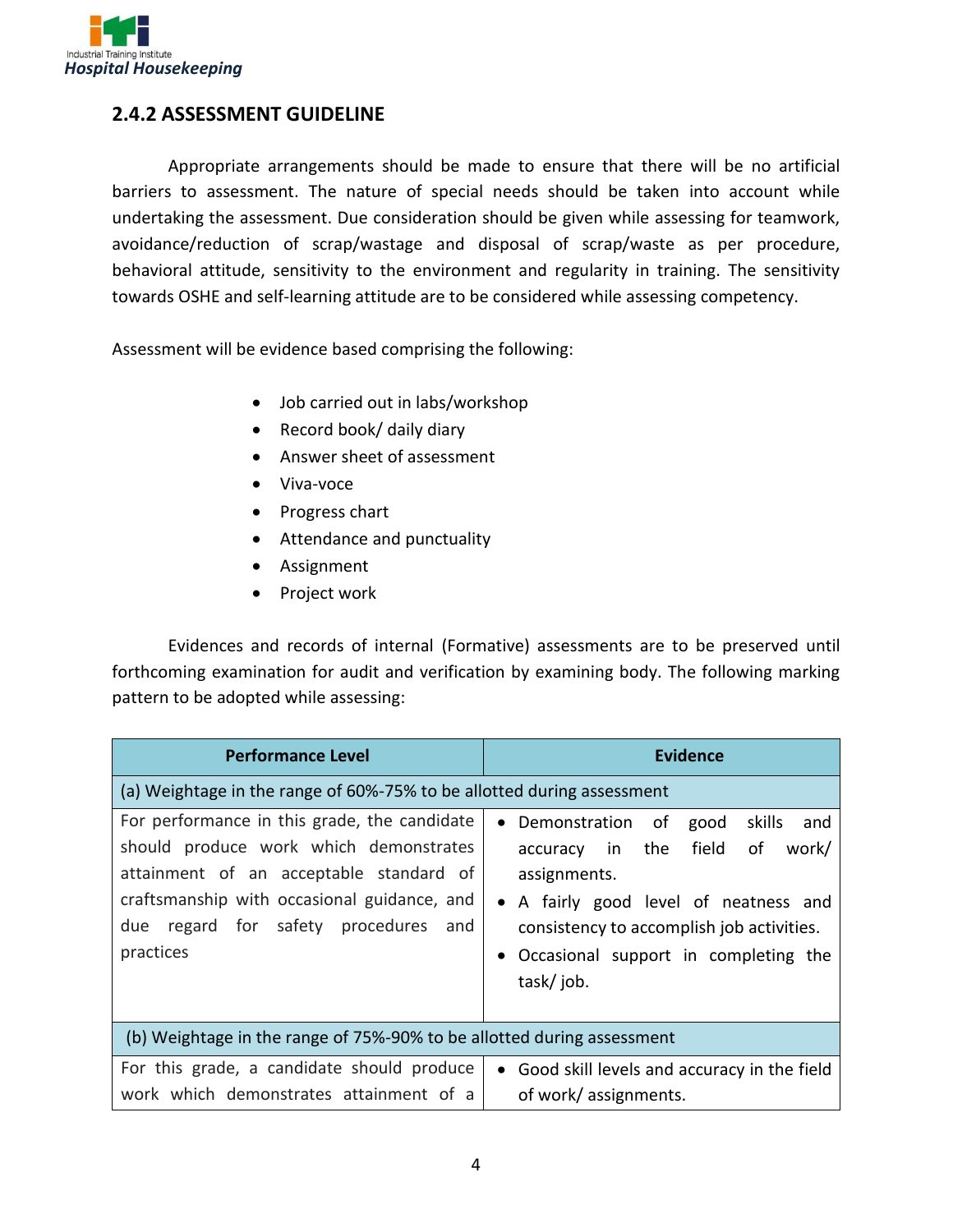

| reasonable standard of craftsmanship, with<br>guidance, and regard<br>for<br>safety<br>little<br>procedures and practices                                                                                                                                           | • A good level of neatness and consistency<br>to accomplish job activities.<br>Little support in completing the task/job.<br>$\bullet$                                                                         |
|---------------------------------------------------------------------------------------------------------------------------------------------------------------------------------------------------------------------------------------------------------------------|----------------------------------------------------------------------------------------------------------------------------------------------------------------------------------------------------------------|
| (c) Weightage in the range of more than 90% to be allotted during assessment                                                                                                                                                                                        |                                                                                                                                                                                                                |
| For performance in this grade, the candidate,<br>with minimal or no support in organization<br>and execution and with due regard for safety<br>procedures and practices, has produced work<br>which demonstrates attainment of a high<br>standard of craftsmanship. | • High skill levels and accuracy in the field<br>of work/assignments.<br>• A high level of neatness and consistency<br>to accomplish job activities.<br>• Minimal or no support in completing the<br>task/job. |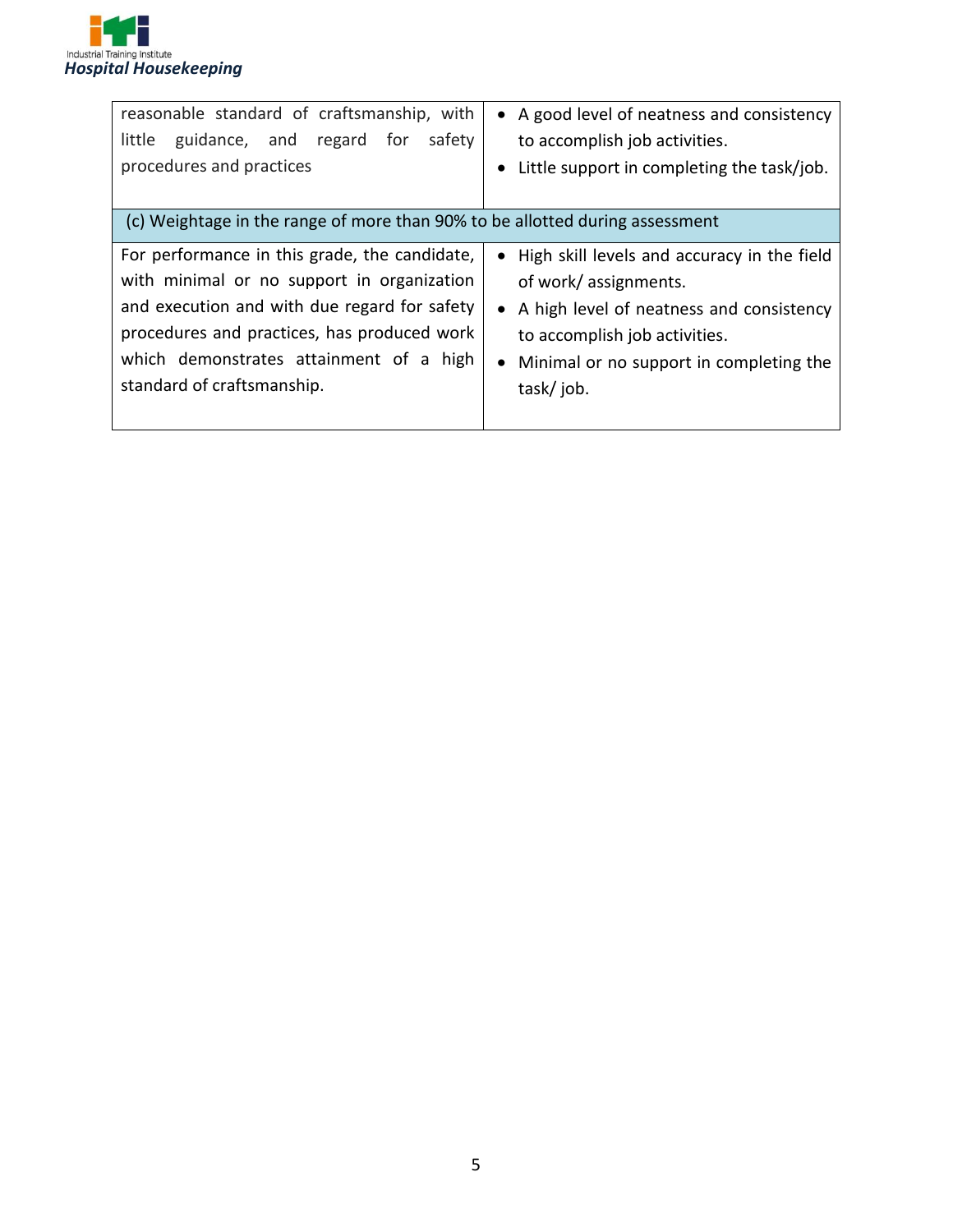

**Janitor/Housekeeping Attendant**; keeps hotel, office building, apartment house, or similar building in clean and orderly condition and tends furnace, air-conditioner, and boiler to provide heat, cool air, and hot water for tenants, performing any combination of following duties: Sweeps, mops, scrubs, and vacuums hallways, stairs and office space. Regulates flow of fuel into automatic furnace or shovels coal into hand-fired furnace. Empties tenants' trash and garbage containers, Maintains building, performing minor and routine painting, plumbing, electrical wiring, and other related maintenance activities, using hand tools. Replaces air-conditioner filters. Cautions tenants regarding complaints about excessive noise, disorderly conduct, or misuse of property. Notifies management concerning need for major repairs or additions to lighting, heating, and ventilating equipment. Cleans snow and debris from sidewalk. Mows lawn, trims shrubbery, and cultivates flowers, using hand tools and power tools.

#### **Reference NCO-2015:**

a) 5151.0201 – Janitor/Housekeeping Attendant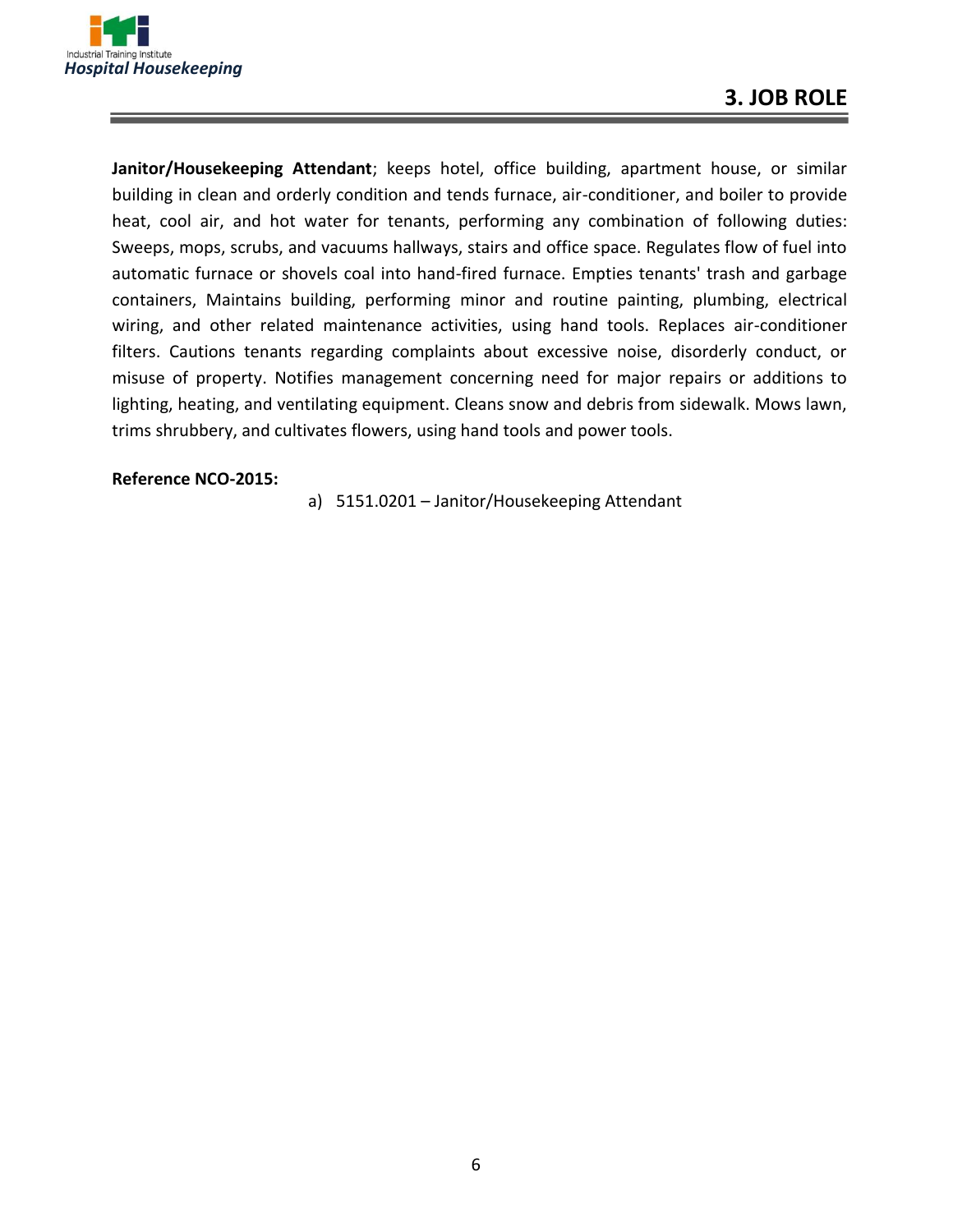

| <b>Name of the Trade</b>                        | <b>HOSPITAL HOUSEKEEPING</b>                               |
|-------------------------------------------------|------------------------------------------------------------|
| <b>Trade Code</b>                               | DGT/1045                                                   |
| <b>NCO - 2015</b>                               | 5151.0201                                                  |
| <b>NSQF Level</b>                               | Level-4                                                    |
| <b>Duration of Craftsmen</b><br><b>Training</b> | One Year (1600 Hours)                                      |
| <b>Entry Qualification</b>                      | Passed 10 <sup>th</sup> class Examination                  |
| <b>Eligibility for PwD</b>                      | LD, CP, LC, DW, AA, BLIND, LV, DEAF, HH, AUTISM, ID, SLD   |
| <b>Minimum Age</b>                              | 14 years as on first day of academic session.              |
| Unit Strength (No. of<br>Student)               | 24 (There is no separate provision of supernumerary seats) |
| <b>Space Norms</b>                              | 40 Sq. m                                                   |
| <b>Power Norms</b>                              | 5 KW                                                       |

### **Instructors Qualification for:**

| (i) | Hospital                  | B.Voc/Degree in Hospital Administration/ Management / PG              |  |  |
|-----|---------------------------|-----------------------------------------------------------------------|--|--|
|     | <b>Housekeeping Trade</b> | Diploma in Healthcare Management from UGC recognized university       |  |  |
|     |                           | with one-year experience in the relevant field.                       |  |  |
|     |                           | <b>OR</b>                                                             |  |  |
|     |                           | Diploma (Minimum 2 years) in Hospital Administration / Healthcare     |  |  |
|     |                           | Management from a recognized board/ council of education or           |  |  |
|     |                           | relevant Advanced Diploma (Vocational) from DGT with two years'       |  |  |
|     |                           | experience in the relevant field.                                     |  |  |
|     |                           | <b>OR</b>                                                             |  |  |
|     |                           | NTC/ NAC passed in the trade of "Hospital Housekeeping" with three    |  |  |
|     |                           | years' experience in the relevant field.                              |  |  |
|     |                           |                                                                       |  |  |
|     |                           | <b>Essential Qualification:</b>                                       |  |  |
|     |                           | Relevant National Craft Instructor Certificate (NCIC) in any of the   |  |  |
|     |                           | variants under DGT.                                                   |  |  |
|     |                           |                                                                       |  |  |
|     |                           | Note:- Out of two Instructors required for the unit of $2(1+1)$ , one |  |  |
|     |                           | must have Degree/Diploma and other must have NTC/NAC                  |  |  |
|     |                           | qualifications. However, both of them must possess NCIC in any of     |  |  |
|     |                           | its variants.                                                         |  |  |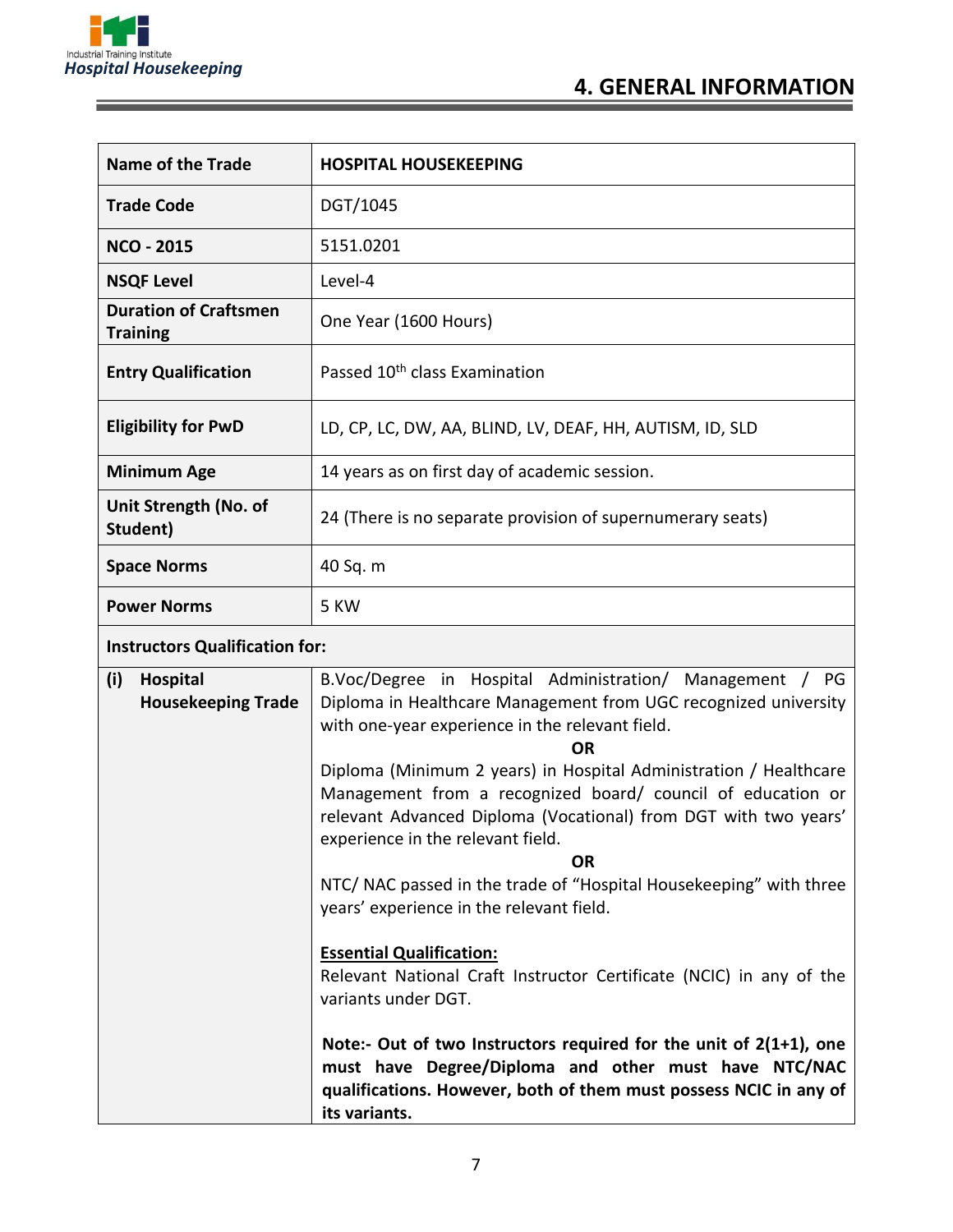

| (ii) Employability Skill                                    |                        | MBA/BBA/Any Graduate/Diploma in any discipline with Two years'         |                             |  |
|-------------------------------------------------------------|------------------------|------------------------------------------------------------------------|-----------------------------|--|
|                                                             |                        | experience with short term ToT Course in Employability Skills from     |                             |  |
|                                                             | DGT institutes.        |                                                                        |                             |  |
|                                                             |                        | (Must have studied English/ Communication Skills and Basic             |                             |  |
|                                                             |                        | Computer at 12th / Diploma level and above)                            |                             |  |
|                                                             |                        |                                                                        |                             |  |
|                                                             |                        | <b>OR</b>                                                              |                             |  |
|                                                             |                        | Existing Social Studies Instructors in ITIs with short term ToT Course |                             |  |
|                                                             |                        | in Employability Skills from DGT institutes.                           |                             |  |
| (iii) Minimum Age for                                       | 21 Years               |                                                                        |                             |  |
| <b>Instructor</b>                                           |                        |                                                                        |                             |  |
| <b>List of Tools and</b><br>Equipment                       |                        | As per Annexure – I                                                    |                             |  |
| Distribution of training on hourly basis: (Indicative only) |                        |                                                                        |                             |  |
| <b>Total hrs/Week</b>                                       | <b>Trade Practical</b> | <b>Trade Theory</b>                                                    | <b>Employability Skills</b> |  |
| 40 Hours                                                    | 30 Hours               | 6 Hours                                                                | 4 Hours                     |  |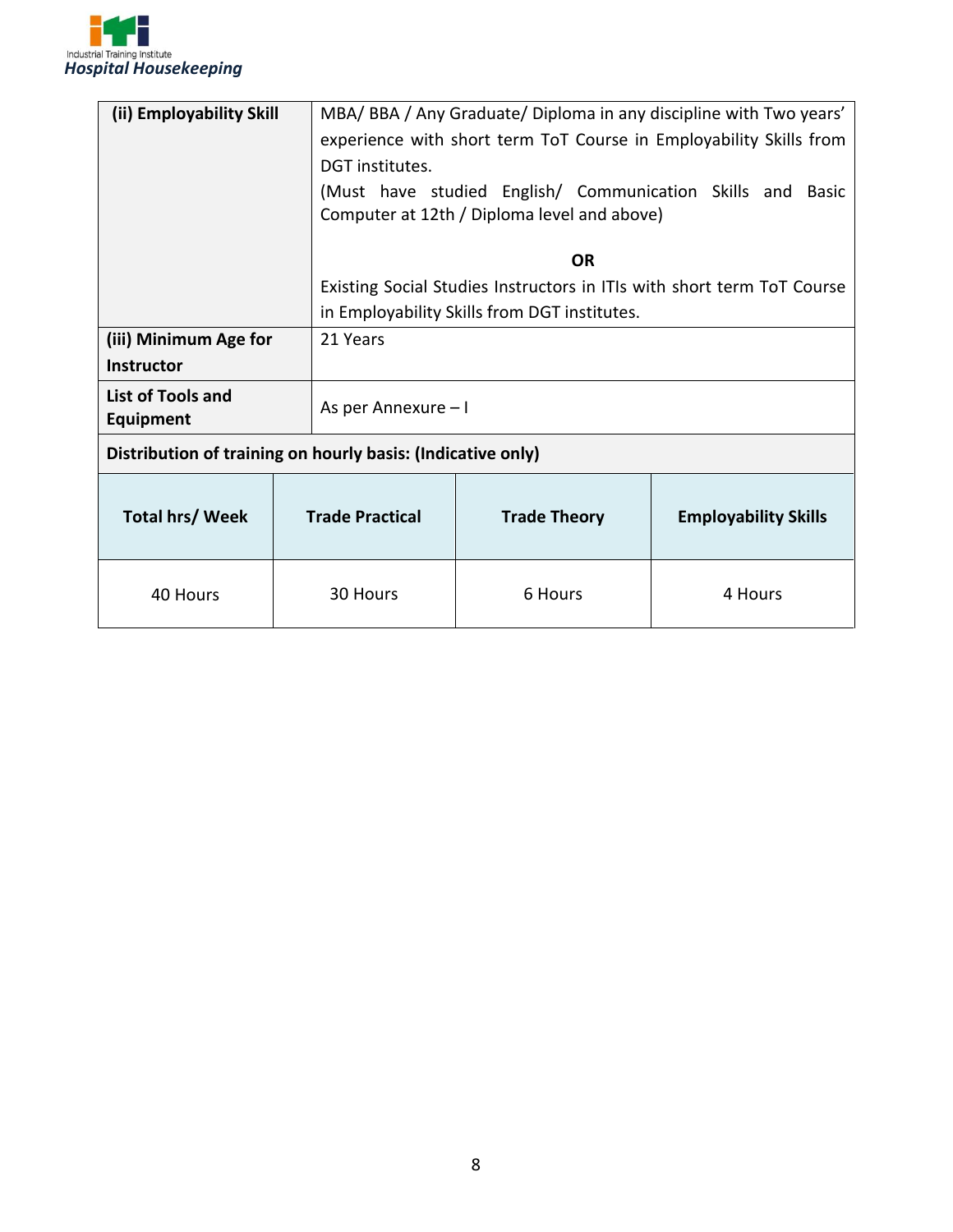

*Learning outcomes are a reflection of total competencies of a trainee and assessment will be carried out as per the assessment criteria.*

#### **5.1 LEARNING OUTCOMES (TRADE SPECIFIC)**

- 1. Perform proper sanitation; maintain cleanliness and purification of water following safety precaution.
- 2. Identify the removal and control technique of unwanted odours and sources of odours.
- 3. Perform and demonstrate the hospital waste disposal.
- 4. Perform Safety awareness activity in hospital from fire, electrical and natural hazards.
- 5. Identify diseases transmitted by rodents and animals and demonstrate prevention, control and eradication measures of rodents and animal nuisance.
- 6. Create and maintain pleasant lighting, making aesthetic colour scheme, ventilation and applying roper interior decoration in different hospital areas.
- 7. Distribute clean linen and hospital / surgical gown and maintain inventory.
- 8. Check and ensure proper custody, operation and maintenance of hospital equipments.
- 9. Check both internal and external environmental hygiene of hospital premises.
- 10. Carry out infection control measures.
- 11. Co-ordinate and assist in managerial task.
- 12. Perform basic computer operations.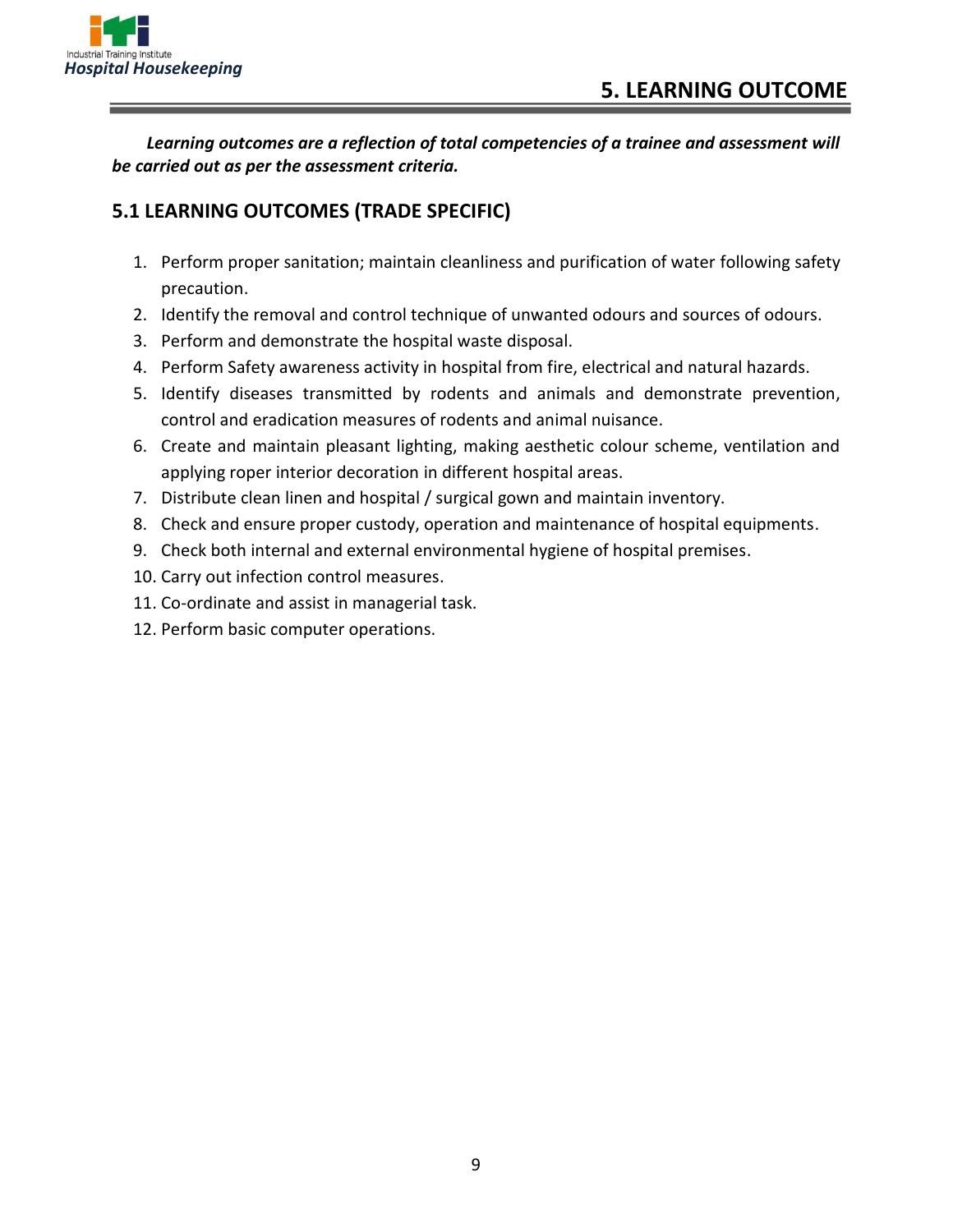

# **6. ASSESSMENT CRITERIA**

| <b>LEARNING OUTCOMES</b> |                                               | <b>ASSESSMENT CRITERIA</b>                                                                      |
|--------------------------|-----------------------------------------------|-------------------------------------------------------------------------------------------------|
| 1.                       | Perform<br>proper                             | Check the proper sanitation of hospital.                                                        |
|                          | sanitation;<br>maintain                       | Demonstrate the basic cleaning.                                                                 |
|                          | cleanliness<br>and                            | Demonstrate the special cleaning of furniture and fixtures.                                     |
|                          | purification<br>of water                      | Demonstrate maintenance of toilets.                                                             |
|                          | following<br>safety<br>precaution.            | Demonstrate different processes of water treatment and purification.                            |
|                          |                                               |                                                                                                 |
| 2.                       | Identify the removal<br>and control technique | Identify the types and causes of unwanted odours in hospital<br>premises.                       |
|                          | unwanted odours<br>of                         | Demonstrate and identify proper ventilation.                                                    |
|                          | and sources of odours.                        | Demonstrate and identify the humidity and temperature control.                                  |
|                          |                                               | Demonstrate and identify the removal and control technique of<br>unwanted odours.               |
|                          |                                               | Demonstrate and identify various equipments and materials used for<br>odour control operations. |
|                          |                                               |                                                                                                 |
| 3.                       | Perform<br>and                                | Check hospital waste disposal.                                                                  |
|                          | the<br>demonstrate                            | Demonstrate and identify the source and generation of waste.                                    |
|                          | hospital<br>waste                             | Identify the pollution hazards caused by the waste.                                             |
|                          | disposal.                                     | Demonstrate the collection and transportation methods of wastes.                                |
|                          |                                               | Demonstrate the methods of handling and disposal types of hospital<br>wastes.                   |
|                          |                                               | Demonstrate the different methods of waste disposal.                                            |
|                          |                                               |                                                                                                 |
| 4.                       | Perform<br>Safety                             | Identify fire risk areas in the hospital.                                                       |
|                          | awareness activity in                         | Demonstrate and check fire prevention activities.                                               |
|                          | fire,<br>hospital<br>from                     | Demonstrate and instruction followed by fire department.                                        |
|                          | electrical<br>and<br>natural                  | Operate fire alarm and smoke detector.                                                          |
|                          | hazards.                                      | Demonstrate and operate different firefighting equipment.                                       |
|                          |                                               | Ensure periodical firefighting drill.                                                           |
|                          |                                               | Demonstrate how to tackle dangerous situation caused by natural                                 |
|                          |                                               | calamities.                                                                                     |
|                          |                                               |                                                                                                 |
| 5.                       | Identify<br>diseases                          | Identifying pastes, Rodents & Animal Nuisance in hospital.                                      |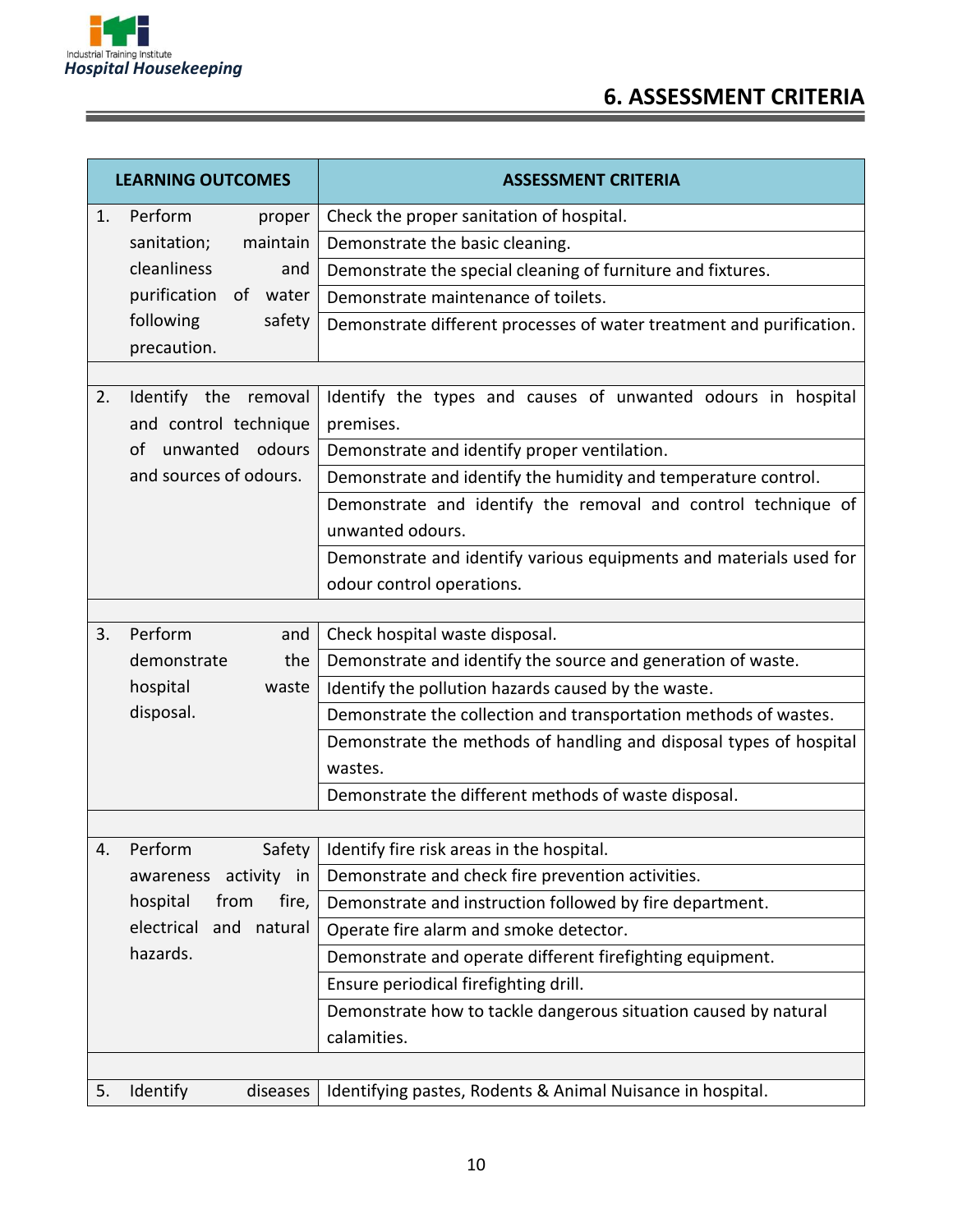

|    | transmitted by rodents        | Basic knowledge of life cycles of pests, rodents, etc.             |
|----|-------------------------------|--------------------------------------------------------------------|
|    | animals<br>and<br>and         | Identify the disease transmitted by pests, rodents and animals.    |
|    | demonstrate                   | Check the precaution, control and eradication of pests rodents and |
|    | prevention control and        | animal nuisance.                                                   |
|    | eradication<br>measures       |                                                                    |
|    | of rodents and animal         |                                                                    |
|    | nuisance.                     |                                                                    |
|    |                               |                                                                    |
|    |                               |                                                                    |
| 6. | maintain<br>Createand         | Prepare pleasant environment in hospital.                          |
|    | pleasant<br>lighting,         | Maintain aesthetic colour scheme.                                  |
|    | making<br>aesthetic           | Make necessary flower arrangement in wards and departments.        |
|    | colour<br>scheme,             | Ensure proper lighting and ventilation in the hospital areas.      |
|    | ventilation<br>and            |                                                                    |
|    | applying roper interior       |                                                                    |
|    | decoration in different       |                                                                    |
|    | hospital areas.               |                                                                    |
|    |                               |                                                                    |
| 7. | Distribute clean linen        | Maintain hospital linen services.                                  |
|    | and hospital / surgical       | Perform washing, sterilizing in the laundry.                       |
|    | maintain<br>and<br>gown       | Maintain inventory of linen.                                       |
|    | inventory.                    | Ensure proper storing of linen.                                    |
|    |                               |                                                                    |
| 8. | Check<br>and<br>ensure        | Acquire basic knowledge of operation of different equipment.       |
|    | custody,<br>proper            | Follow safety norms and maintain proper procedure of handling      |
|    | operation<br>and              | equipment.                                                         |
|    | maintenance<br>of             | Follow the fault detection of equipment.                           |
|    | hospital equipments.          | Follow the maintenance scheduling and preventive maintenance.      |
|    |                               |                                                                    |
|    |                               |                                                                    |
| 9. | Check<br>both<br>internal     | Regular surveillance of overhead and underground tank.             |
|    | external<br>and               | Follow and maintain proper covering, regular chlorination and      |
|    | environmental hygiene         | cleaning of reservoir.                                             |
|    | of hospital premises.         | Control and prevent pollution causes from air, water and noise.    |
|    |                               |                                                                    |
|    | infection<br>10. Carry<br>out | Demonstrate disinfection process.                                  |
|    | control measures.             | Demonstrate different methods of sterilization.                    |
|    |                               | Perform aseptic procedures in hospital.                            |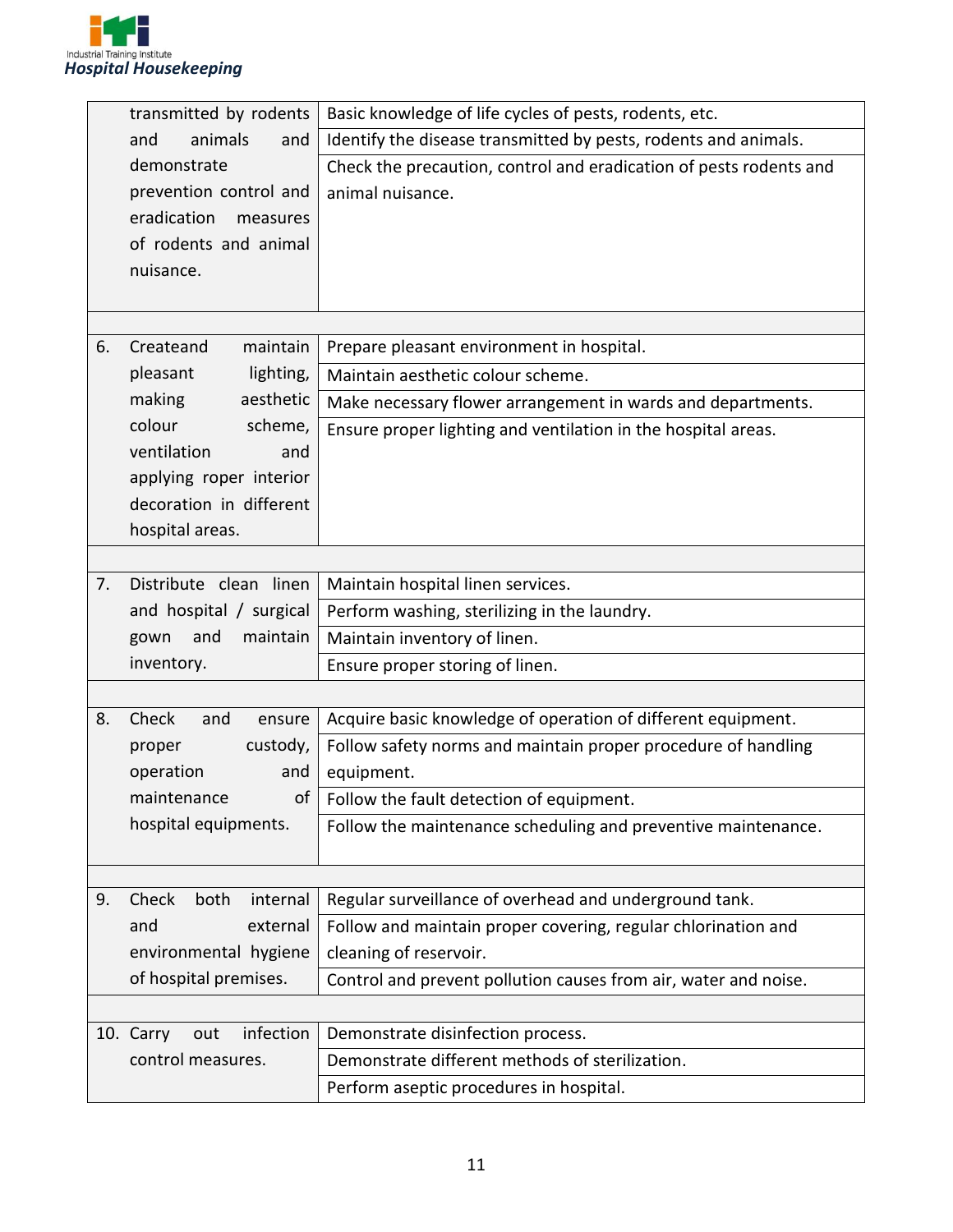

|                            | Carry out control over epidemiology of hospital infection.        |  |
|----------------------------|-------------------------------------------------------------------|--|
|                            |                                                                   |  |
| 11. Co-ordinate and assist | Plan, organize, co-ordinate, control and assists all housekeeping |  |
| in managerial task.        | activity in hand.                                                 |  |
|                            | Utilize resources systematically.                                 |  |
|                            | Maintain various housekeeping Records & Documents.                |  |
|                            |                                                                   |  |
| 12. Perform<br>basic       | Basic operation of Computer, Windows and MS office.               |  |
| computer operations.       | Entry and manage data in computer.                                |  |
|                            | Working with hospital records in computer.                        |  |
|                            |                                                                   |  |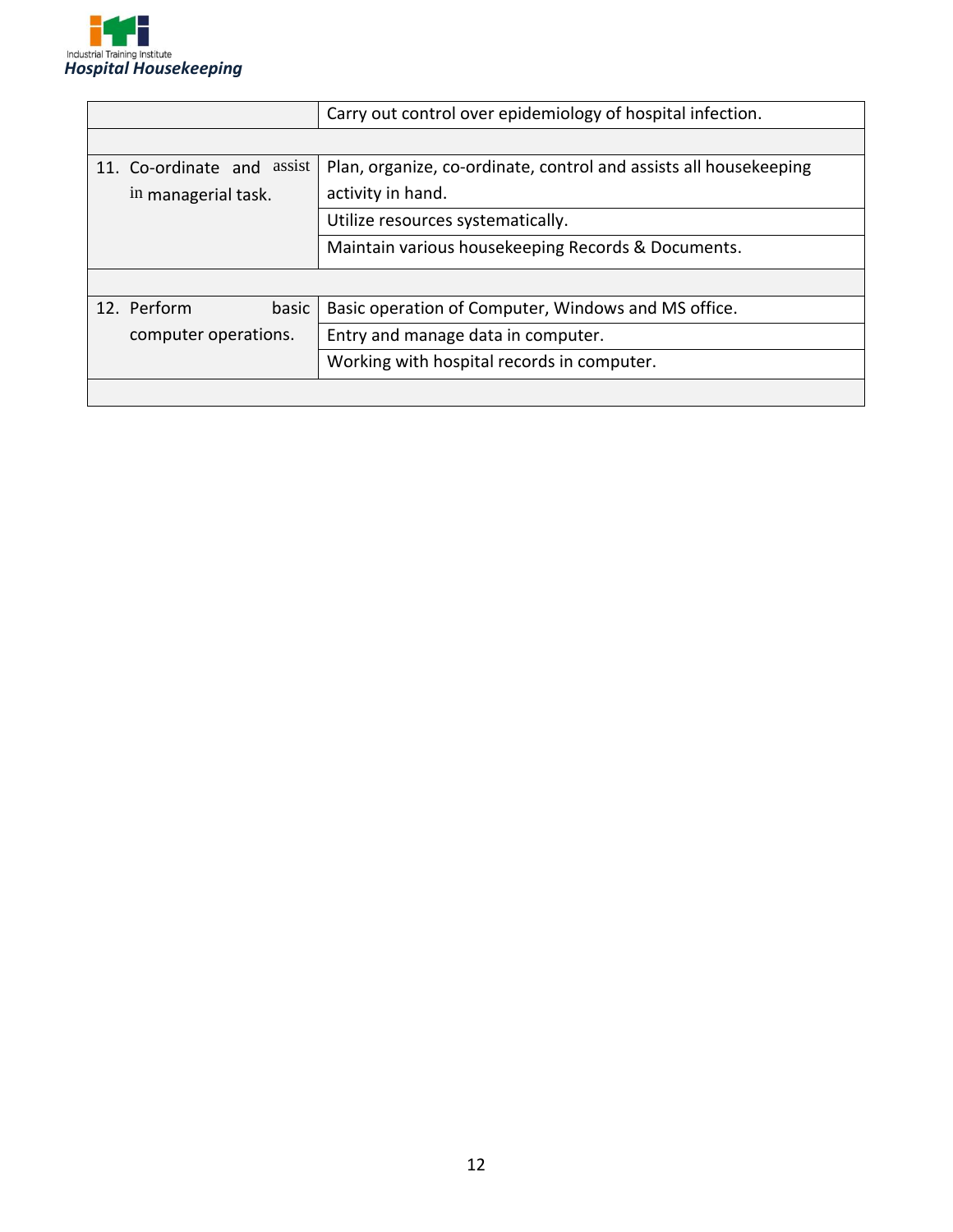

| <b>SYLLABUS FOR HOSPITAL HOUSEKEEPING TRADE</b>                       |                                                                                                                          |                                                                                                                                                                                                                                                                                                                                                                                                                                                                            |                                                                                                                                                                                                                                                                                                                                                                                                                                                                                                                                                                                                                                          |  |
|-----------------------------------------------------------------------|--------------------------------------------------------------------------------------------------------------------------|----------------------------------------------------------------------------------------------------------------------------------------------------------------------------------------------------------------------------------------------------------------------------------------------------------------------------------------------------------------------------------------------------------------------------------------------------------------------------|------------------------------------------------------------------------------------------------------------------------------------------------------------------------------------------------------------------------------------------------------------------------------------------------------------------------------------------------------------------------------------------------------------------------------------------------------------------------------------------------------------------------------------------------------------------------------------------------------------------------------------------|--|
| <b>DURATION: ONE YEAR</b>                                             |                                                                                                                          |                                                                                                                                                                                                                                                                                                                                                                                                                                                                            |                                                                                                                                                                                                                                                                                                                                                                                                                                                                                                                                                                                                                                          |  |
| <b>Duration</b>                                                       | <b>Reference</b><br><b>Learning Outcome</b>                                                                              | <b>Professional Skills</b><br>(Trade Practical)<br><b>With Indicative Hours</b>                                                                                                                                                                                                                                                                                                                                                                                            | <b>Professional Knowledge</b><br>(Trade Theory)                                                                                                                                                                                                                                                                                                                                                                                                                                                                                                                                                                                          |  |
| Professional<br>Skill 150 Hrs;<br>Professional<br>Knowledge<br>30 Hrs | Perform proper<br>sanitation;<br>maintain<br>cleanliness and<br>purification of<br>water following<br>safety precaution. | Work<br>Sanitation<br>on<br>and<br>cleaning of the Hospital<br>&<br>Environment.<br>1. Basic Cleaning<br>- Dusting<br>- Sweeping<br>- Polishing<br>- Washing (40 hrs.)<br>2. Special Cleaning of<br>Different types<br>of<br>floors<br>- Wall & Ceiling<br>- Doors & Windows<br>- Furniture & Fixtures<br>- Venetian Blinds (40<br>hrs.)<br>Daily<br>of<br>3.<br>Maintenance<br>Toilet. (30 hrs.)<br>4. Perform Water treatment,<br>Filtering & Purification. (40<br>hrs.) | of<br>principles<br><b>Basic</b><br>$\bullet$<br>sanitation and peculiarity<br>to hospital environment.<br>Basic principles of personal<br>$\bullet$<br>hygiene.<br><b>Basic</b><br>knowledge<br>about<br>$\bullet$<br>different<br>detergent<br>and<br>disinfectants.<br>Different<br>cleaning<br>$\bullet$<br>procedures<br>different<br>applicable<br>to<br>hospital areas.<br>Basic<br>knowledge<br>about<br>$\bullet$<br>cleaning equipments<br>Their<br>operation<br>techniques<br>and<br>maintenance.<br>Different<br>processes<br>οf<br>$\bullet$<br>Water<br>&<br>treatment<br>purification,<br>removing<br>bacteria. (30 hrs.) |  |
| Professional<br>Skill 90 Hrs;<br>Professional<br>Knowledge<br>18 Hrs  | Identify the<br>removal and<br>control technique<br>of unwanted<br>odours and<br>sources of odours.                      | Identify and determine the<br>5.<br>οf<br>types<br>and<br>sources<br>odours<br>unwanted<br>in<br>hospital premises. (45 hrs.)<br>6. Control and removal of bad<br>odours in and surrounding                                                                                                                                                                                                                                                                                | of<br><b>Basic</b><br>principles<br>$\bullet$<br>ventilation,<br>composition of Air,<br>Air<br>flow,<br>Humidity<br>and<br>temperature.<br>Common types of odours<br>$\bullet$                                                                                                                                                                                                                                                                                                                                                                                                                                                           |  |
|                                                                       |                                                                                                                          | of the hospital. (45 hrs.)                                                                                                                                                                                                                                                                                                                                                                                                                                                 | and their sources of origin.<br>Removal<br>and<br>control<br>$\bullet$<br>different<br>technique<br>of                                                                                                                                                                                                                                                                                                                                                                                                                                                                                                                                   |  |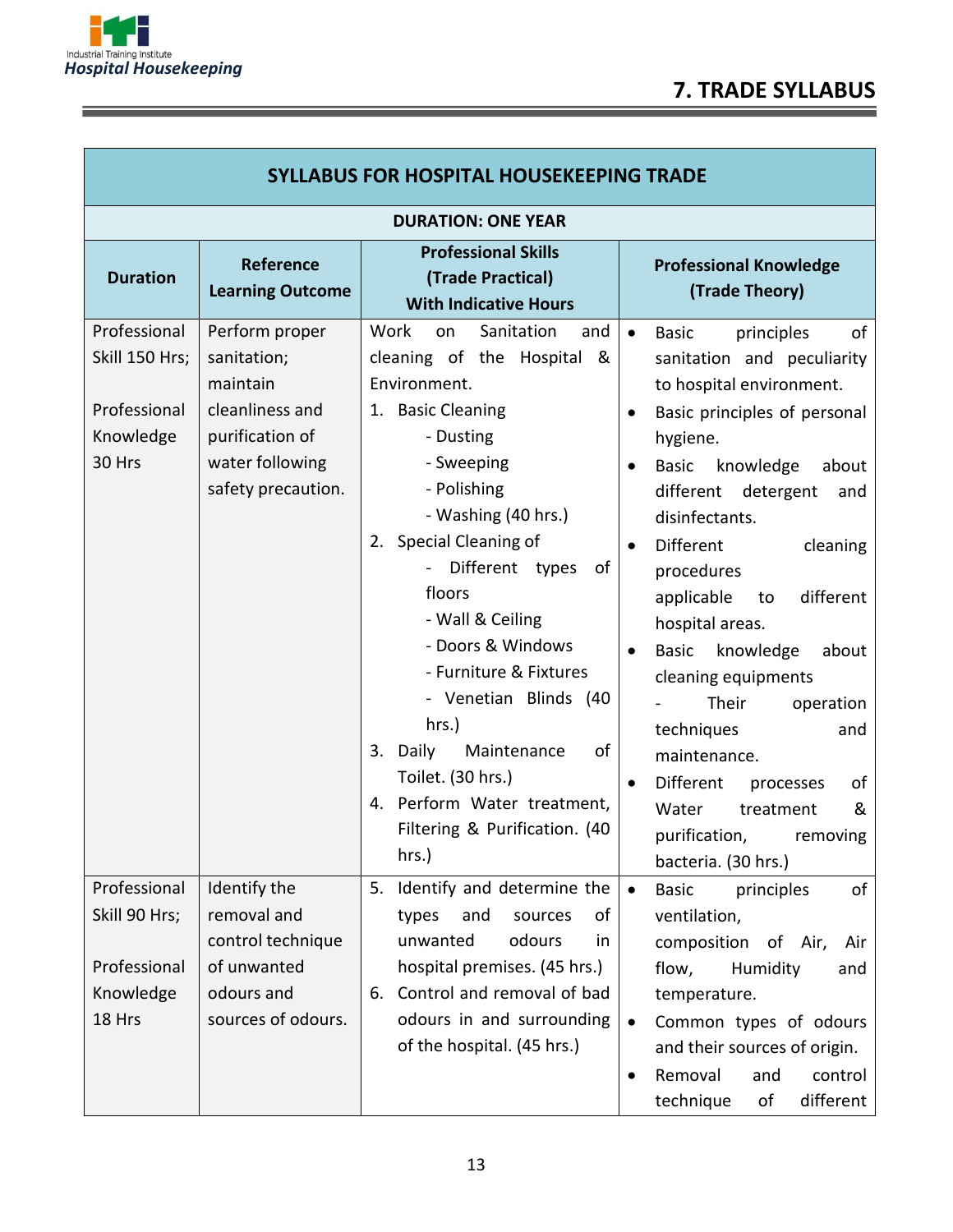

| Professional<br>Skill 120Hrs;<br>Professional<br>Knowledge<br>24 Hrs  | Perform and<br>demonstrate the<br>hospital waste<br>disposal.                                        | 7. Perform<br>hospital<br>waste<br>Collection, Transportation<br>& Disposal. (120 hrs.)                                                                                                                                                                                                                                                                                                                                                                                                                                                                                                                                                                                                                         | types of odours.<br>Various equipments and<br>materials used for odour<br>control<br>operations.<br>(18)<br>hrs.)<br>Hospital Waste -<br>Source and generation of<br>$\bullet$<br>waste<br>Hazards of hospital waste<br>to hospital population and<br>community.<br>Principles of collection of<br>different types of hospital.<br>(24 hrs)                                                                                              |
|-----------------------------------------------------------------------|------------------------------------------------------------------------------------------------------|-----------------------------------------------------------------------------------------------------------------------------------------------------------------------------------------------------------------------------------------------------------------------------------------------------------------------------------------------------------------------------------------------------------------------------------------------------------------------------------------------------------------------------------------------------------------------------------------------------------------------------------------------------------------------------------------------------------------|------------------------------------------------------------------------------------------------------------------------------------------------------------------------------------------------------------------------------------------------------------------------------------------------------------------------------------------------------------------------------------------------------------------------------------------|
| Professional<br>Skill 120 Hrs;<br>Professional<br>Knowledge<br>24 Hrs | Perform Safety<br>awareness activity<br>in hospital from<br>fire, electrical and<br>natural hazards. | 8. Work on activity for Safety<br>Fire,<br>Awareness<br>on<br>&<br>Natural<br>Electrical<br>Hazards. (20 hrs.)<br>Identify fire risk areas in<br>9.<br>hospital. (20 hrs.)<br>10. Demonstrate<br>fire<br>prevention activities.<br>(20<br>hrs.)<br>11. Demonstrate<br>as<br>per<br>Fire<br>instruction<br>by<br>Department / Fire Brigade<br>team. (20 hrs.)<br>12. Detect source<br>of<br>fire,<br>Operate fire alarm, Smoke<br>Demonstrate<br>Detector,<br>Firefighting operation, Fire<br>picketing,<br><b>Fire</b><br>salvage<br>operation like salvage of<br>material<br>and<br>men,<br>equipment. (20 hrs.)<br>13. Ensure<br>demonstrate<br>&<br>periodical firefighting drill<br>and dangerous condition | Classification<br>of<br>fire,<br>$\bullet$<br>fire<br>importance<br>of<br>in<br>hospital.<br>Basic methods of extinction<br>of<br>fire.<br>Principals<br>of<br>working of different types<br>of Fire Extinguishers.<br>Principles of working of<br>$\bullet$<br>different<br>Fire<br><b>Fighting</b><br>Equipment.<br>Awareness<br>of<br>tackling<br>dangerous<br>situation e.g.<br>Earthquake,<br>Cyclones,<br>Floods etc.<br>(24 hrs.) |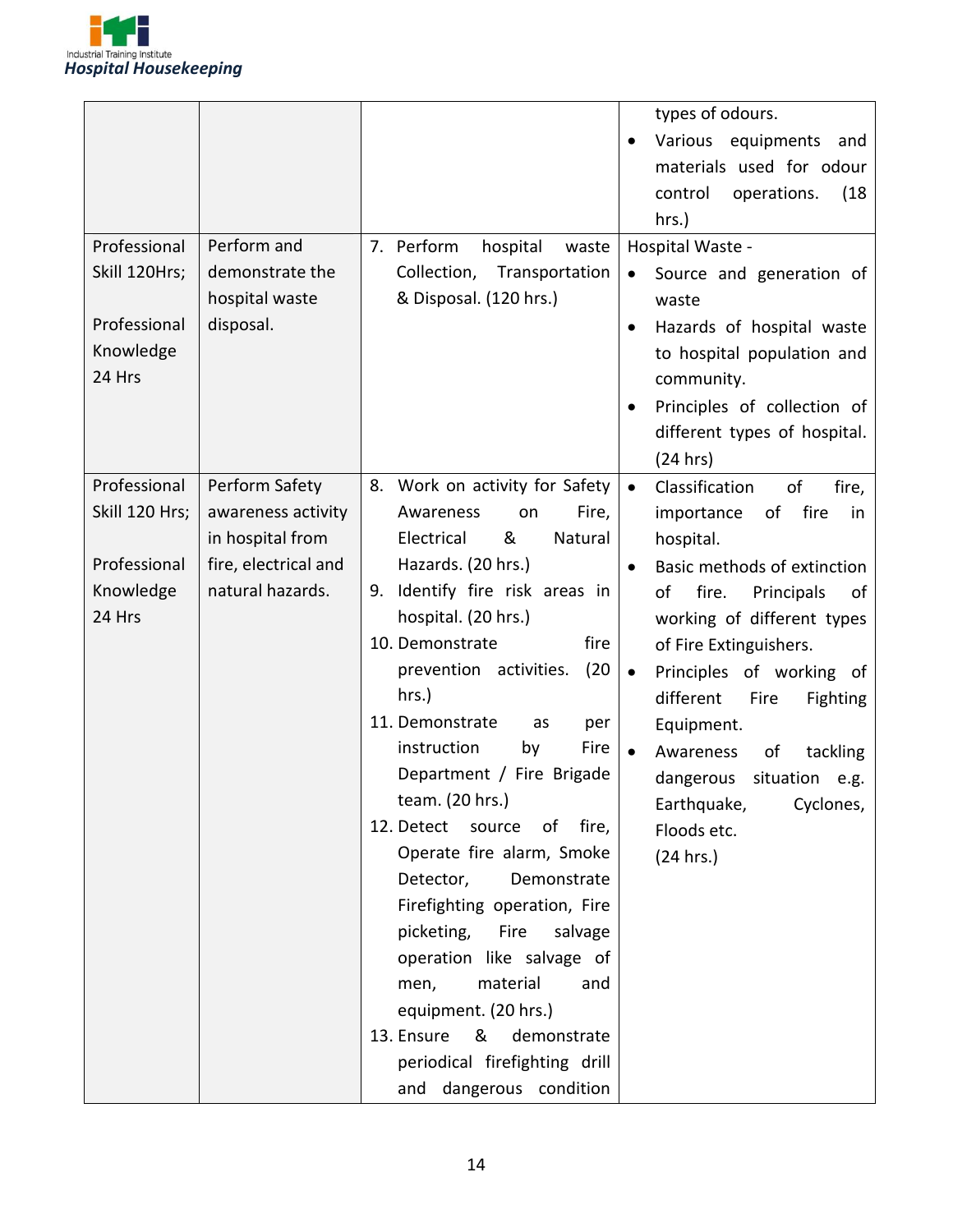

|                                                                       |                                                                                                                                                                                                  | application. (20 hrs.)                                                                                                                                                                                                                                                                                                                                                                                                                        |                                                                                                                                                                                                                                                                                                                                                                                                                                                                                                                                                                                                                                                                                                                                                                               |
|-----------------------------------------------------------------------|--------------------------------------------------------------------------------------------------------------------------------------------------------------------------------------------------|-----------------------------------------------------------------------------------------------------------------------------------------------------------------------------------------------------------------------------------------------------------------------------------------------------------------------------------------------------------------------------------------------------------------------------------------------|-------------------------------------------------------------------------------------------------------------------------------------------------------------------------------------------------------------------------------------------------------------------------------------------------------------------------------------------------------------------------------------------------------------------------------------------------------------------------------------------------------------------------------------------------------------------------------------------------------------------------------------------------------------------------------------------------------------------------------------------------------------------------------|
| Professional<br>Skill 90Hrs;<br>Professional<br>Knowledge<br>18Hrs    | Identify<br>diseases<br>transmitted<br>by<br>rodents<br>and<br>animals<br>and<br>demonstrate<br>prevention control<br>eradication<br>and<br>of<br>measures<br>rodents<br>and<br>animal nuisance. | 14. Identify & control pastes,<br>Rodents & Animal Nuisance<br>in hospital. (45 hrs.)<br>15. Organize and perform the<br>precautionary<br>step<br>to<br>control and eradication of<br>Animal<br>Rodent<br>and<br>nuisance. (45 hrs.)                                                                                                                                                                                                          | Basics of<br>life cycles of<br>$\bullet$<br>pastes, Rodents.<br>Vulnerable areas of paste<br>$\bullet$<br>and Rodent nuisance.<br>Disease transmission<br>$\bullet$<br>by<br>pastes and Rodents and<br>other animals.<br>Prevention, control<br>$\bullet$<br>and<br>eradication<br>of<br>paste,<br>Rodents and other animals.<br>(18 hrs.)                                                                                                                                                                                                                                                                                                                                                                                                                                    |
| Professional<br>Skill 150 Hrs;<br>Professional<br>Knowledge<br>30 Hrs | Create and<br>Maintain pleasant<br>lighting, making<br>aesthetic colour<br>scheme,<br>ventilation and<br>applying proper<br>interior decoration<br>In different<br>hospital areas.               | 16. Create<br>environment<br>pleasant to patients, staff<br>and visitors. (30 hrs.)<br>17. Create<br>and<br>maintain<br>aesthetic colour Scheme.<br>(30 hrs.)<br>18. Make<br>aesthetic<br>and<br>suitable arrangement of<br>soft furnishing. (30 hrs.)<br>19. Make<br>necessary<br>floor<br>arrangement in wards /<br>departments. (30 hrs.)<br>20. Ensure proper lighting and<br>ventilation<br>different<br>in<br>hospital areas. (30 hrs.) | different<br>Understand<br>$\bullet$<br>colour scheme.<br>Selection of colours for<br>$\bullet$<br>various purposes.<br>Materials used for different<br>$\bullet$<br>hospital areas.<br>Acquire knowledge of types<br>and arrangement of soft<br>furnishing<br>and<br>their<br>maintenance.<br>Have knowledge of flower<br>$\bullet$<br>their<br>arrangements<br>and<br>importance.<br>Colour<br>of<br>flowers<br>and<br>effects on patients' mind.<br>Acquire<br>knowledge<br>of<br>$\bullet$<br>preservation methods<br>of<br>flower for longer period.<br><b>Basic</b><br>knowledge<br>about<br>٠<br>adverse effect of flower on<br>health.<br>Quantitative<br>and<br>$\bullet$<br>qualitative requirement of<br>different<br>lightings<br>in<br>hospital areas. (30 hrs.) |
| Professional                                                          | Distribute clean                                                                                                                                                                                 | 21. Procure linen from stores                                                                                                                                                                                                                                                                                                                                                                                                                 | Acquire basic knowledge in:                                                                                                                                                                                                                                                                                                                                                                                                                                                                                                                                                                                                                                                                                                                                                   |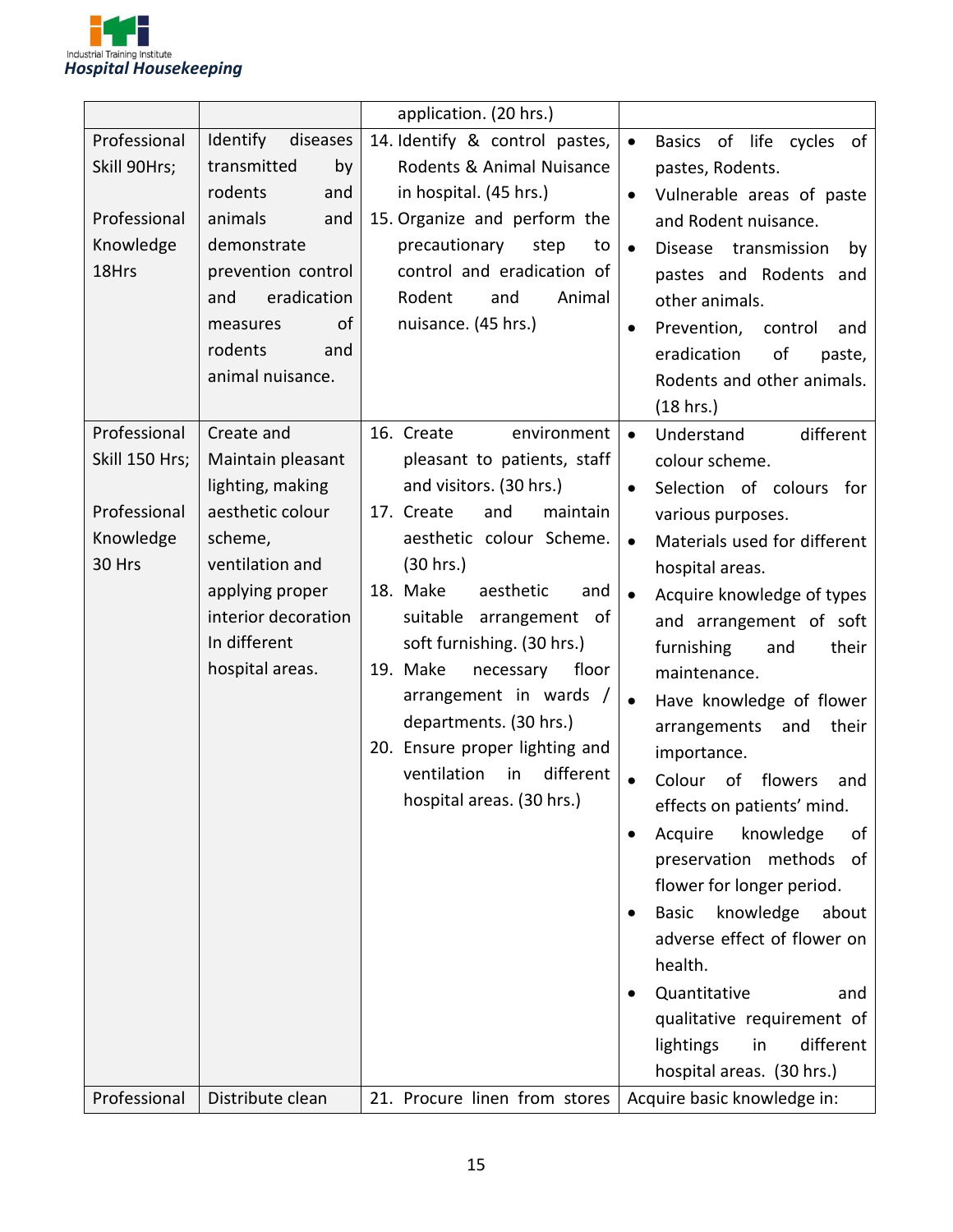

| Skill 90 Hrs; | linen and hospital              | and Laundry. (10 hrs.)                                 |           | Linen and their importance                                 |
|---------------|---------------------------------|--------------------------------------------------------|-----------|------------------------------------------------------------|
|               | / surgical gown                 | 22. Ensure proper storage of                           |           | in hospital.                                               |
| Professional  | and maintain                    | linen. (10 hrs.)                                       | $\bullet$ | Classification of linen.                                   |
| Knowledge     | inventory                       | 23. Check<br>washing,                                  | $\bullet$ | Characteristics of linen of                                |
| 18 Hrs        |                                 | sterilization in the laundry.                          |           | different types.                                           |
|               |                                 | (10 hrs.)                                              | $\bullet$ | Nature of fabrics and uses.                                |
|               |                                 | 24. Maintain linen<br>properly.                        | $\bullet$ | Linen<br>selection,                                        |
|               |                                 | (15 hrs.)                                              |           | storing,<br>procurement,                                   |
|               |                                 | 25. Issues linen in Wards /                            |           | physical facilities required                               |
|               |                                 | Departments. (15 hrs.)                                 |           | for linen rooms.                                           |
|               |                                 | 26. Keep proper accounting of                          | $\bullet$ | Preparation                                                |
|               |                                 | linen. (15 hrs.)                                       | $\bullet$ | Mending                                                    |
|               |                                 | 27. Ensure proper sorting of<br>linen. (15 hrs.)       |           | Security, safety & control                                 |
|               |                                 |                                                        | $\bullet$ | Collecting of dirty and clean                              |
|               |                                 |                                                        |           | linen.                                                     |
|               |                                 |                                                        |           | Processing.                                                |
|               |                                 |                                                        |           | Condemnation<br>&                                          |
|               |                                 |                                                        |           | incineration                                               |
|               |                                 |                                                        | $\bullet$ | Replacement. (18 hrs.)                                     |
| Professional  | Check and ensure                | 28. Ensure<br>proper<br>custody,                       | $\bullet$ | of good<br>material<br>Role                                |
| Skill 60 Hrs; | proper custody,                 | operation<br>and                                       |           | management in<br>effective                                 |
| Professional  | operation and<br>maintenance of | maintenance of all hospital<br>housekeeping equipment. |           | linen service.                                             |
| Knowledge     | hospital                        | (60 hrs.)                                              |           | Acquire basic knowledge of<br>different types<br>the<br>of |
| 12Hrs         | equipments.                     |                                                        |           | equipment in use.                                          |
|               |                                 |                                                        |           | Operational procedures of                                  |
|               |                                 |                                                        |           | equipments.                                                |
|               |                                 |                                                        | $\bullet$ | Safety<br>measures<br>in                                   |
|               |                                 |                                                        |           | operation to have working                                  |
|               |                                 |                                                        |           | knowledge<br>in<br>preventive                              |
|               |                                 |                                                        |           | maintenance<br>of<br>the                                   |
|               |                                 |                                                        |           | housekeeping<br>equipments                                 |
|               |                                 |                                                        |           | which<br>includes                                          |
|               |                                 |                                                        |           | Maintenance scheduling &                                   |
|               |                                 |                                                        |           | AMC.                                                       |
|               |                                 |                                                        |           | Maintenance processes.                                     |
|               |                                 |                                                        |           | Fault detection.                                           |
|               |                                 |                                                        |           | Minor repair. (12 hrs.)                                    |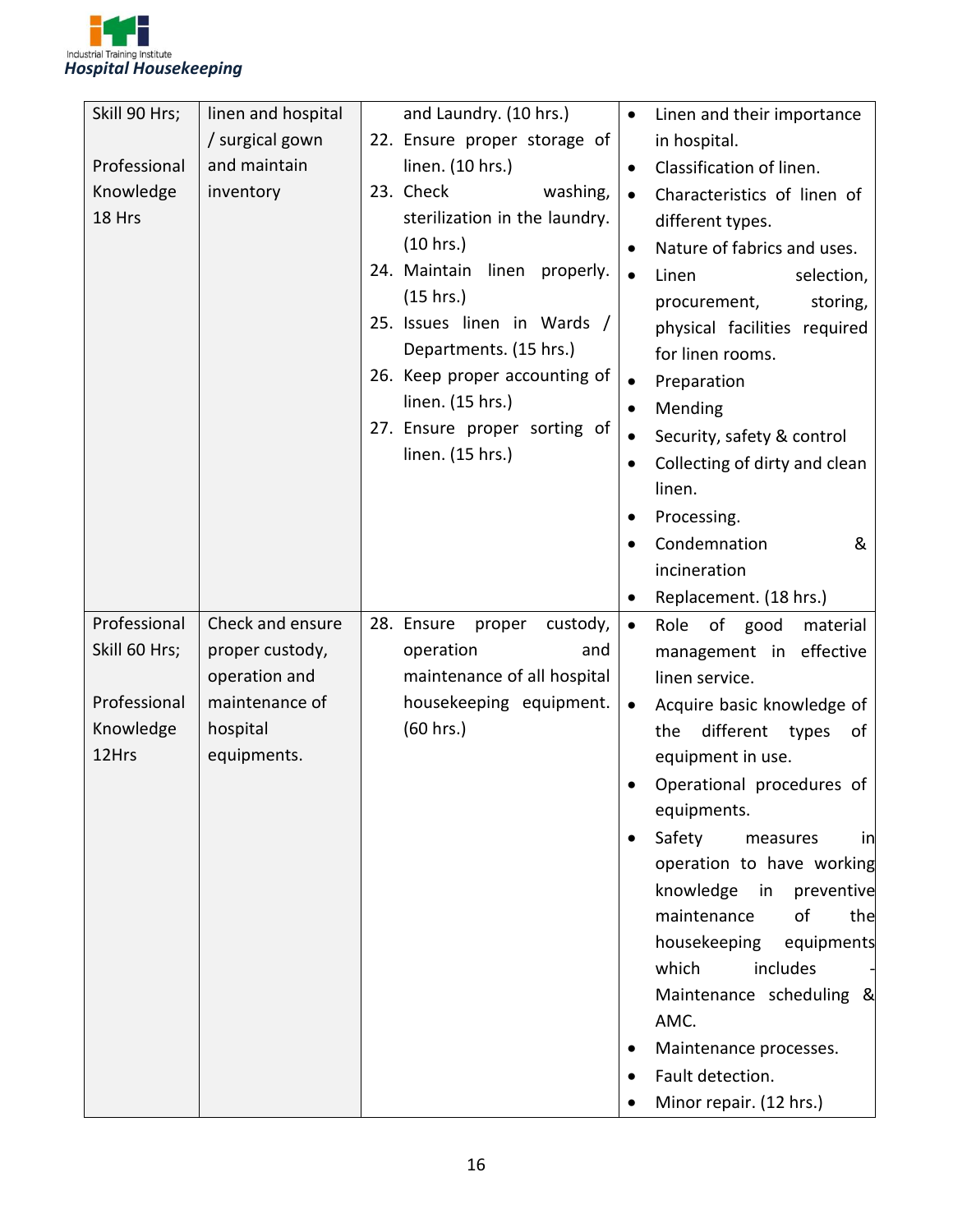

| Professional        | Check both          | 29. Demonstrate both internal                                                   | Types of environment.<br>$\bullet$        |
|---------------------|---------------------|---------------------------------------------------------------------------------|-------------------------------------------|
| Skill 120 Hrs;      | internal and        | and<br>external                                                                 | effecting<br>Factors<br>the<br>$\bullet$  |
|                     | external            | environmental hygiene of                                                        | environment in hospital.                  |
| Professional        | environmental       | hospital premises. (60 hrs.)                                                    | configuration<br>$\bullet$<br>Lay<br>out, |
| Knowledge           | hygiene of hospital | 30. Regular<br>surveillance<br>of                                               | work, flow of men, material               |
| 24 Hrs              | premises            | overhead<br>and                                                                 | and equipment in different                |
|                     |                     | underground tank, proper                                                        | hospital areas.                           |
|                     |                     | cover, regular chlorination                                                     | Air, water, noise, pollution,             |
|                     |                     | and cleaning. (60 hrs.)                                                         | causes of pollution<br>and                |
|                     |                     |                                                                                 | control<br>their<br>and                   |
|                     |                     |                                                                                 | prevention in hospital. (24               |
|                     |                     |                                                                                 | hrs.)                                     |
| Professional        | Carry out infection | 31. Carry out infection control                                                 | Acquire basic understanding on            |
| Skill 60 Hrs;       | control measures.   | measures:                                                                       |                                           |
| Professional        |                     | Disinfections practices.                                                        | Definition of hospital                    |
|                     |                     | Sterilization practices.<br>$\overline{\phantom{a}}$<br>Aseptic procedures. (60 | infection.                                |
| Knowledge<br>12 Hrs |                     | hrs.)                                                                           | Hospital infection and its<br>$\bullet$   |
|                     |                     |                                                                                 | importance.<br>of                         |
|                     |                     |                                                                                 | Epidemiology<br>hospital infection.       |
|                     |                     |                                                                                 | Basic disease process.<br>$\bullet$       |
|                     |                     |                                                                                 | Common<br>factors<br>٠                    |
|                     |                     |                                                                                 | responsible<br>hospital<br>for            |
|                     |                     |                                                                                 | infection.                                |
|                     |                     |                                                                                 | Type of disinfections and                 |
|                     |                     |                                                                                 | their practices. Method of                |
|                     |                     |                                                                                 | sterilization<br>their<br>and             |
|                     |                     |                                                                                 | practices.                                |
|                     |                     |                                                                                 | Other aseptic procedures                  |
|                     |                     |                                                                                 | practiced in a hospital.                  |
|                     |                     |                                                                                 | Prevention and control of<br>$\bullet$    |
|                     |                     |                                                                                 | hospital infection.                       |
|                     |                     |                                                                                 | Role<br>of<br>Hospital<br>$\bullet$       |
|                     |                     |                                                                                 | Housekeeper in controlling                |
|                     |                     |                                                                                 | hospital infection. (12 hrs.)             |
| Professional        | Co-ordinate and     | 32. Plan,<br>organize,<br>$CO -$                                                | Personal hygiene.<br>$\bullet$            |
| Skill 60 Hrs;       | assist in           | ordinate, control and assist                                                    | Principles of management                  |
|                     | managerial task.    | in all housekeeping activity                                                    | and their applications in                 |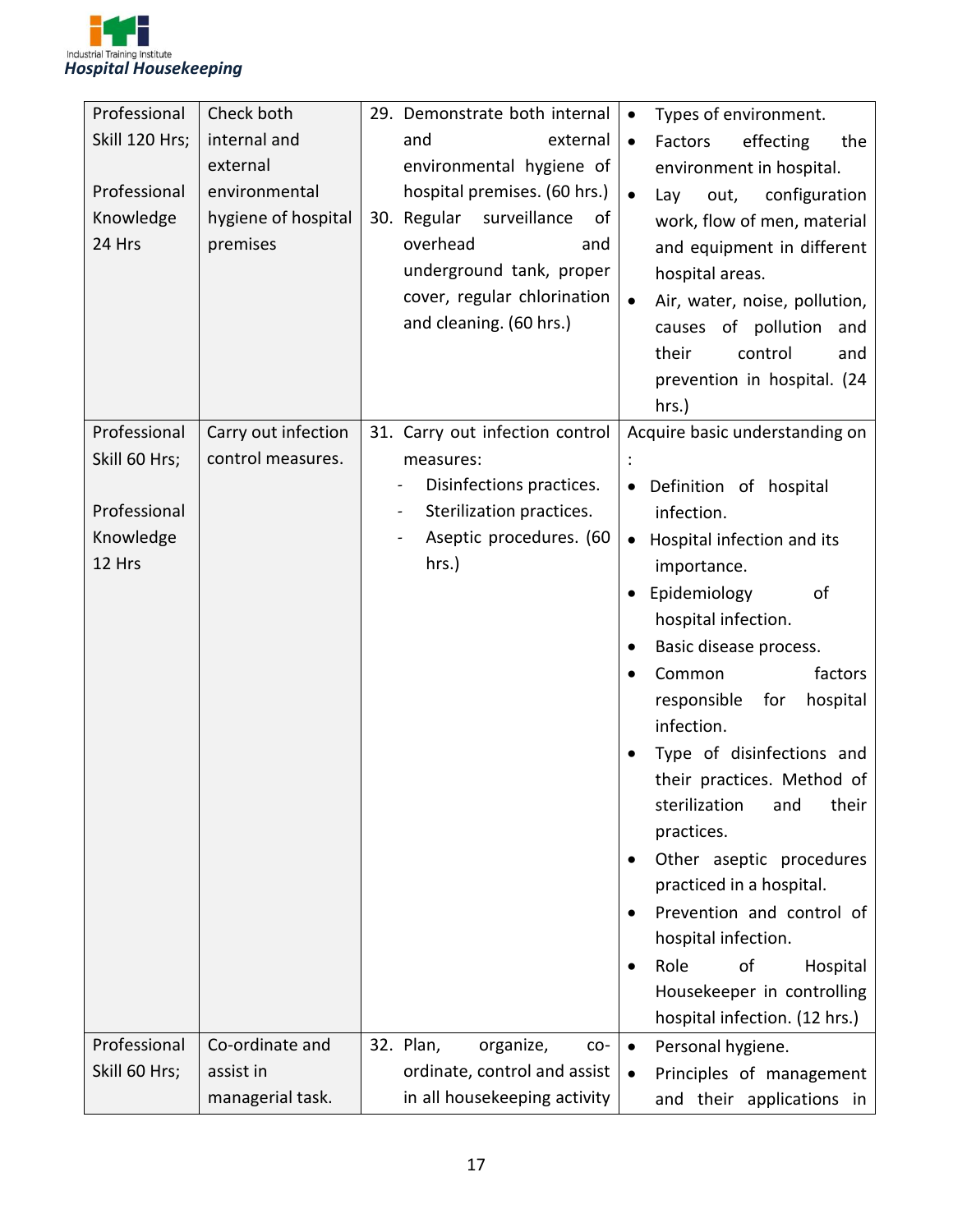

| Professional  |               | effective<br>for<br>housekeeping.<br>hand<br>in                       |
|---------------|---------------|-----------------------------------------------------------------------|
| Knowledge     |               | (12 hrs.)<br>utilization of resources. (30                            |
| 12 Hrs        |               | hrs.)                                                                 |
|               |               | 33. Maintain<br>various                                               |
|               |               | housekeeping Records &                                                |
|               |               | Documents. (30 hrs.)                                                  |
| Professional  | Perform basic | of<br>34. Basic<br>operation<br>Basic computer awareness<br>$\bullet$ |
| Skill 90 Hrs; | computer      | Computer, Windows and<br>for Hospital Management.                     |
|               | operations.   | MS office. (45 hrs.)<br>Study on Windows & MS<br>$\bullet$            |
| Professional  |               | 35. Practiced on Data Entry in<br>Office.                             |
| Knowledge     |               | computer.(45 hrs.)<br>Objectives<br>of<br>Hospital<br>٠               |
| 18 Hrs.;      |               | computerization.                                                      |
|               |               | (18 hrs.)                                                             |

#### **Project work/ Industrial visit**

#### **Broad Areas:**

- a) Prepare working schedule for 10 hospital bed / 1200-1500 sq ft floor area.
- b) Prepare a category-wise chart of Bio-medical Waste as per biomedical waste management and handling rules.
- c) Prepare dashboard / layout diagram containing patient registration, OPD, IPD, Billing, Path. Lab., Imaging Labs., PACS Facility Centre, Reports, Emergency, Admin, Insurance, OT, Pharmacy / medicine store and waiting lobby.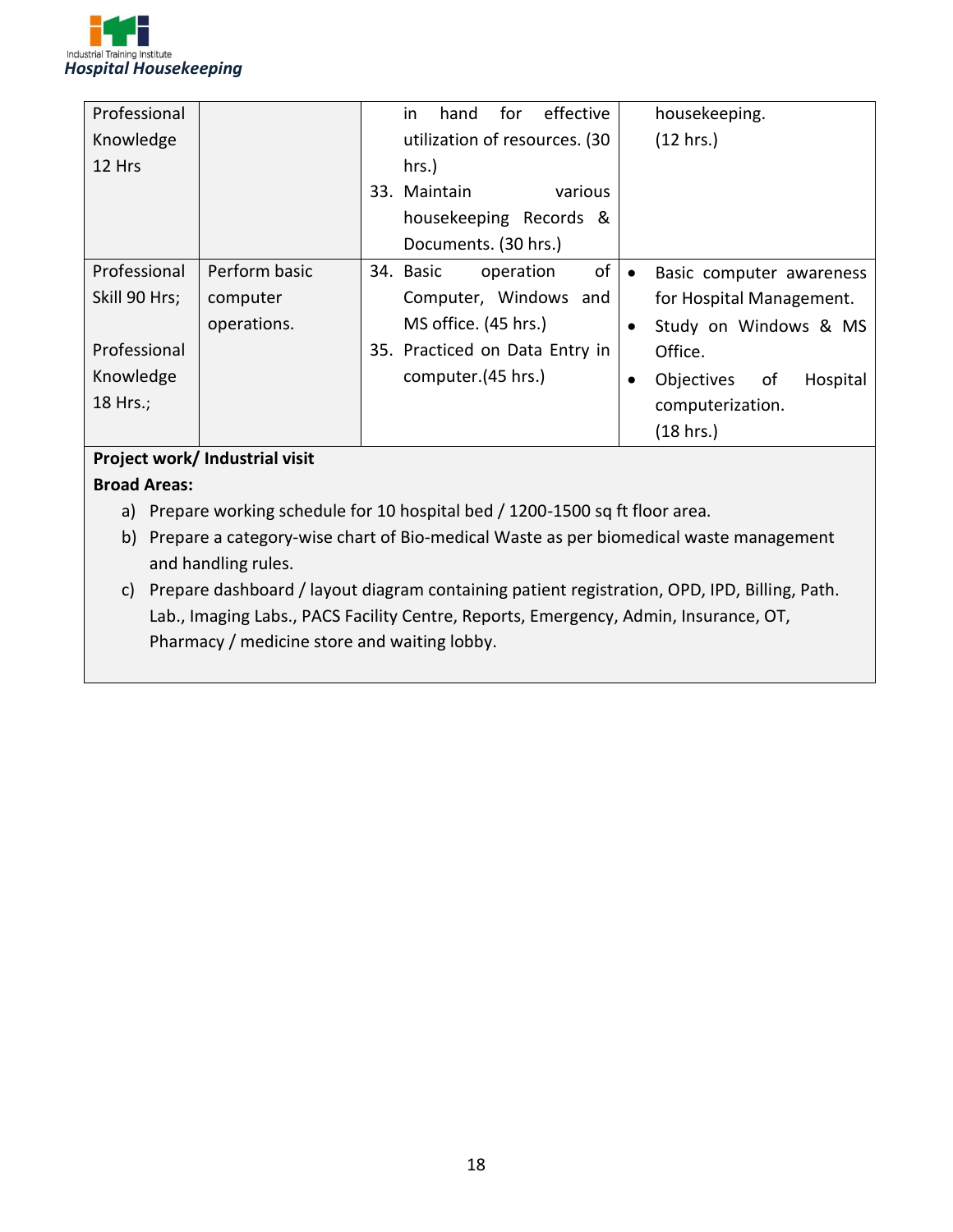

#### **SYLLABUS FOR CORE SKILLS**

1. Employability Skills (Common for all CTS trades) (160 Hrs.)

*Learning outcomes, assessment criteria, syllabus and Tool List of Core Skills subjects which is common for a group of trades, provided separately in www.bharatskills.gov.in*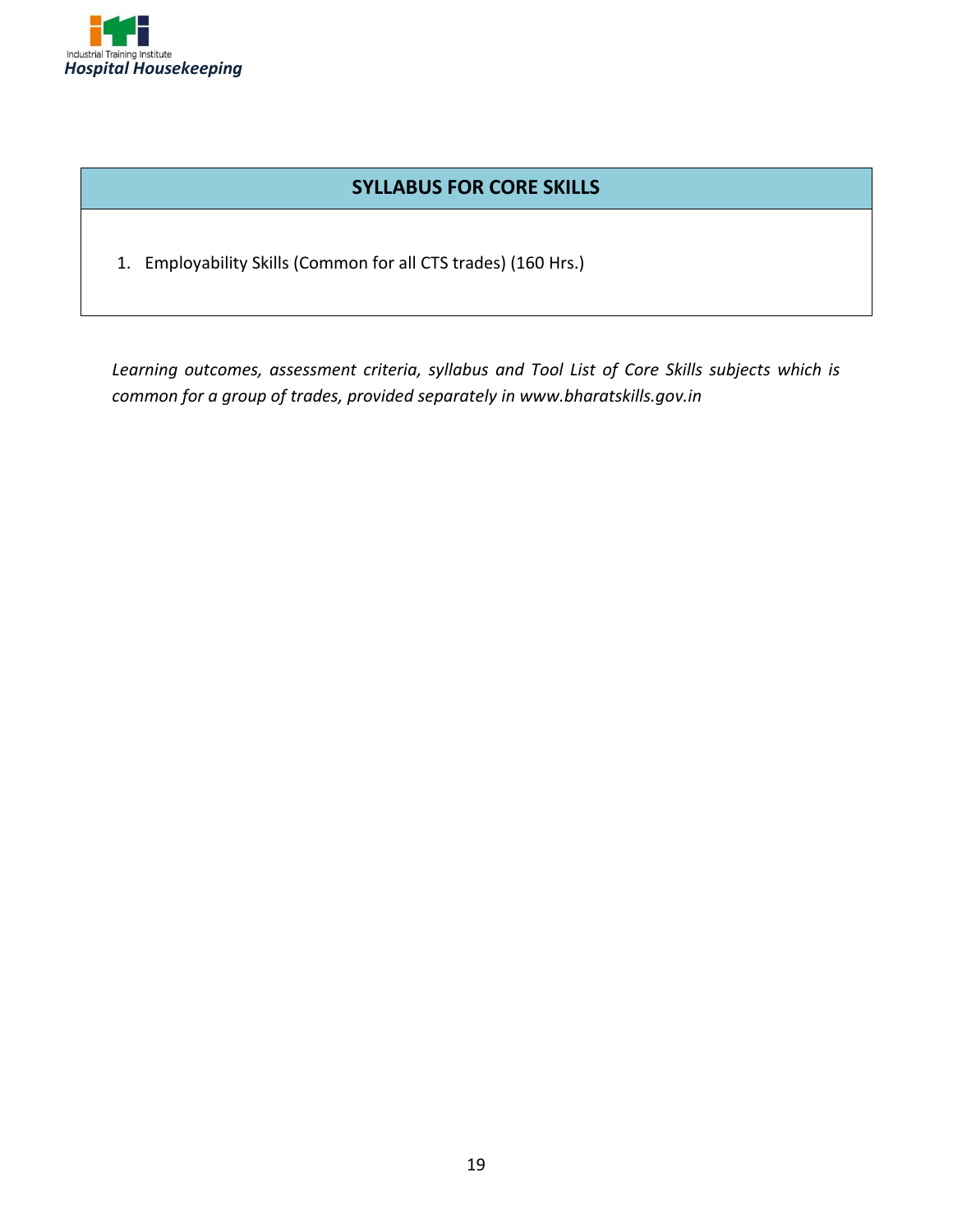

î

|       | <b>List of Tools &amp; Equipment</b>             |                                                           |                 |
|-------|--------------------------------------------------|-----------------------------------------------------------|-----------------|
|       |                                                  | <b>Hospital Housekeeping (For batch of 24 Candidates)</b> |                 |
| S No. | <b>Name of the Tools and</b><br><b>Equipment</b> | <b>Specification</b>                                      | Quantity        |
|       | <b>A. TRAINEES TOOL KIT</b>                      |                                                           |                 |
| 1.    | Mask                                             |                                                           | 25(24+1)sets    |
| 2.    | Hand gloves                                      |                                                           | $25(24+1)$ nos. |
| 3.    | Apron                                            |                                                           | $25(24+1)$ sets |
| 4.    | Goggles                                          |                                                           | $25(24+1)$ nos. |
| 5.    | Paper towel                                      |                                                           | $25(24+1)$ nos. |
| 6.    | Safety Shoes                                     |                                                           | 25(24+1) pairs  |
| 7.    | Cap and scarf                                    |                                                           | $25(24+1)$ nos. |
|       |                                                  |                                                           | Each            |
|       | <b>B. SHOP TOOLS &amp; EQUIPMENT</b>             |                                                           |                 |
|       | (i) Manually operated equipment                  |                                                           |                 |
| 8.    | Dry Mops                                         |                                                           | 01 no.          |
| 9.    | Damp Mops                                        |                                                           | 01 no.          |
| 10.   | Brooms / Cobweb remover                          |                                                           | 01 no.          |
| 11.   | Floor cleaning brush air                         |                                                           | 01 no.          |
| 12.   | Floor wiping brush                               |                                                           | 01 no.          |
| 13.   | Hockey type brush                                |                                                           | 01 no.          |
| 14.   | Counter brush                                    |                                                           | 01 no.          |
| 15.   | Ceiling brush                                    |                                                           | 01 no.          |
| 16.   | Glass cleaning / Wiping brush                    |                                                           | 01 no.          |
| 17.   | Scrappers                                        |                                                           | 01 no.          |
| 18.   | Dustbins paddles                                 |                                                           | 01 no.          |
| 19.   | Waste paper basket                               |                                                           | 01 no.          |
| 20.   | <b>Plastic Mug</b>                               |                                                           | 01 no.          |
| 21.   | <b>Plastic Bucket</b>                            |                                                           | 01 no.          |
| 22.   | Plastic drum                                     |                                                           | 01 no.          |
| 23.   | Wheelbarrow                                      |                                                           | 01 no.          |
| 24.   | Water trolley                                    |                                                           | 01 no.          |
| 25.   | Ladder                                           |                                                           | 01 no.          |
| 26.   | Scraping pump                                    | 14 liters capacity                                        | 01 no.          |
| 27.   | Spraying pump                                    | 1 liter capacity                                          | 01 no.          |
| 28.   | Flit pump                                        |                                                           | 01 no.          |
| 29.   | Rate trapping cage                               |                                                           | 01 no.          |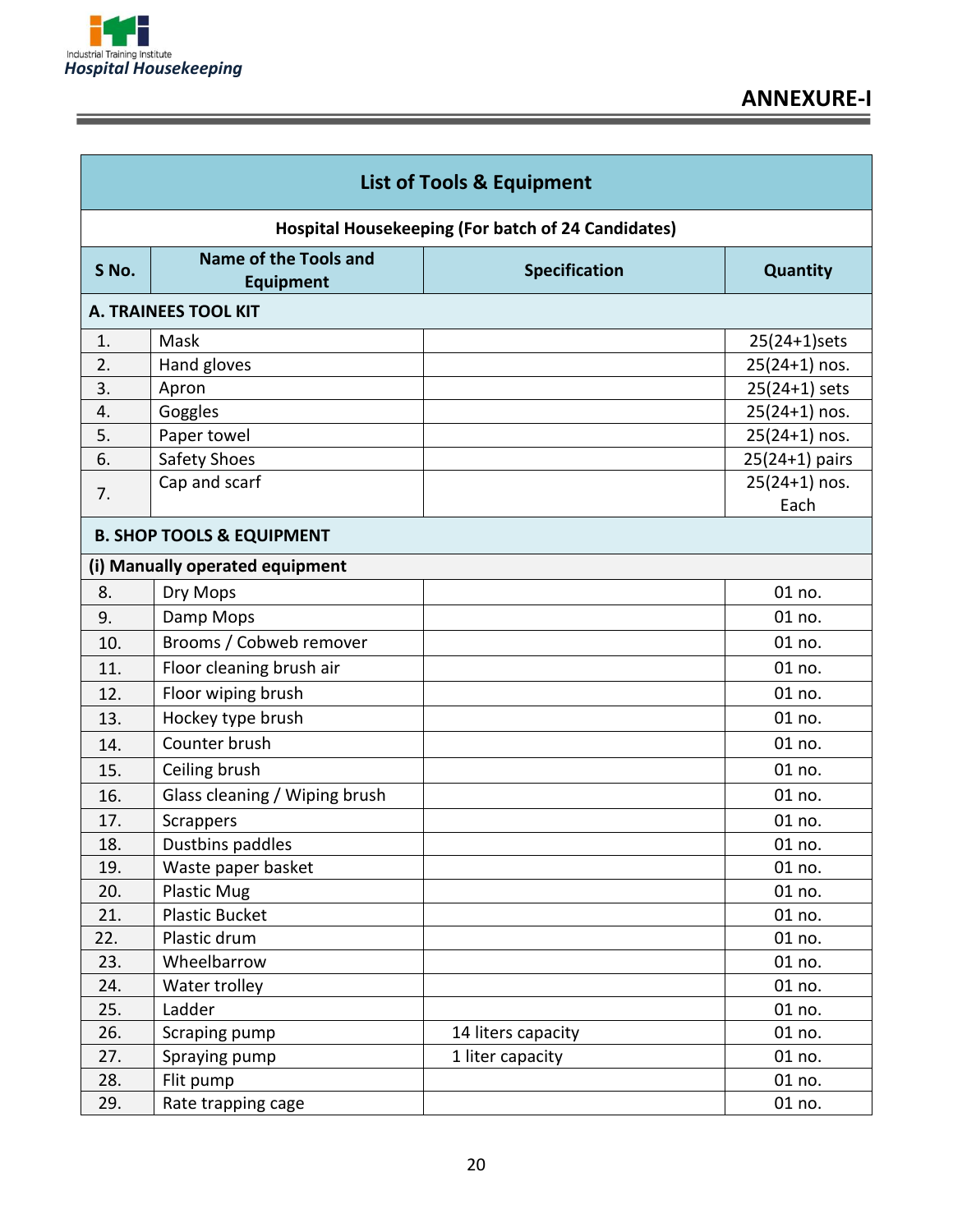

| 30.                             | Torch                                                                                                               |                                                                                                                                                                                                                                                                                         | 01 no.                                         |
|---------------------------------|---------------------------------------------------------------------------------------------------------------------|-----------------------------------------------------------------------------------------------------------------------------------------------------------------------------------------------------------------------------------------------------------------------------------------|------------------------------------------------|
| 31.                             | Carborandum stone                                                                                                   |                                                                                                                                                                                                                                                                                         | 01 no.                                         |
| 32.                             | Manual sweeping machine                                                                                             |                                                                                                                                                                                                                                                                                         | 01 no.                                         |
| 33.                             | Model Kleen sweep-II                                                                                                |                                                                                                                                                                                                                                                                                         | 01 no.                                         |
|                                 | (ii) Power operated equipment                                                                                       |                                                                                                                                                                                                                                                                                         |                                                |
| 34.                             | Floor scrubbing/polishing<br>machine                                                                                |                                                                                                                                                                                                                                                                                         | 01 no.                                         |
| 35.                             | Model-S.C. Major                                                                                                    |                                                                                                                                                                                                                                                                                         | 01 no.                                         |
| 36.                             | Model - S.C. standard                                                                                               |                                                                                                                                                                                                                                                                                         | 01 no.                                         |
| 37.                             | Wet vacuum cleaner                                                                                                  |                                                                                                                                                                                                                                                                                         | 01 no.                                         |
| 38.                             | Dry vacuum cleaner portable                                                                                         |                                                                                                                                                                                                                                                                                         | 01 no.                                         |
| 39.                             | Fumigation machine (Oticare)                                                                                        |                                                                                                                                                                                                                                                                                         | 01 no.                                         |
| 40.                             | Bed pan washer                                                                                                      |                                                                                                                                                                                                                                                                                         | 01 no.                                         |
| (iii) Computer                  |                                                                                                                     |                                                                                                                                                                                                                                                                                         |                                                |
| 41.                             | Desktop computer                                                                                                    | CPU: 32/64 Bit i3/i5/i7 or latest                                                                                                                                                                                                                                                       | 01 no.                                         |
| 42.<br>43.<br>44.<br>45.<br>46. | 22"TFTMonitor<br>CD for hospital management<br>(iv) Cleaning material<br>Soft soap (ISI mark)<br>Liquid soap<br>Tat | processor, Speed: 3 GHz or Higher.<br>RAM:-4 GB DDR-III or Higher, Wi-Fi<br>Enabled. Network Card: Integrated<br>Gigabit Ethernet, with USB Mouse,<br>USB Keyboard and Monitor (Min. 17<br>Inch.) Licensed Operating System<br>and Antivirus compatible with trade<br>related software. | 01 no.<br>01 no.<br>01 no.<br>01 no.<br>01 no. |
| 47.                             | Dish-wash bar (ISI mark)                                                                                            |                                                                                                                                                                                                                                                                                         | 01 no.                                         |
| 48.                             | Muriatic acid                                                                                                       |                                                                                                                                                                                                                                                                                         | 01 no.                                         |
| 49.                             | Soda Ash                                                                                                            |                                                                                                                                                                                                                                                                                         | 01 no.                                         |
| (v)                             | <b>Deodorants &amp; Disinfectant</b>                                                                                |                                                                                                                                                                                                                                                                                         |                                                |
| 50.                             | Phenyl                                                                                                              | ISI marked Grade I                                                                                                                                                                                                                                                                      | 01 no.                                         |
| 51.                             | Floor cleaning chemical                                                                                             | 5 ltr. can                                                                                                                                                                                                                                                                              | 01 no.                                         |
| 52.                             | Naphthalene Balls                                                                                                   |                                                                                                                                                                                                                                                                                         | 01 no.                                         |
| 53.                             | Toilet freshener tablet                                                                                             |                                                                                                                                                                                                                                                                                         | 01 no.                                         |
| 54.                             | Deodorant spray                                                                                                     |                                                                                                                                                                                                                                                                                         | 01 no.                                         |
| 55.                             | Carbolic acid                                                                                                       |                                                                                                                                                                                                                                                                                         | 01 no.                                         |
| 56.                             | Cresol/ methylphenols                                                                                               |                                                                                                                                                                                                                                                                                         | 01no.                                          |
|                                 | (vi) Laundry cleaning material:                                                                                     |                                                                                                                                                                                                                                                                                         |                                                |
| 57.                             | Laundry detergent powder                                                                                            |                                                                                                                                                                                                                                                                                         | 01no.                                          |
| 58.                             | <b>Washing Soda</b>                                                                                                 |                                                                                                                                                                                                                                                                                         | 01 no.                                         |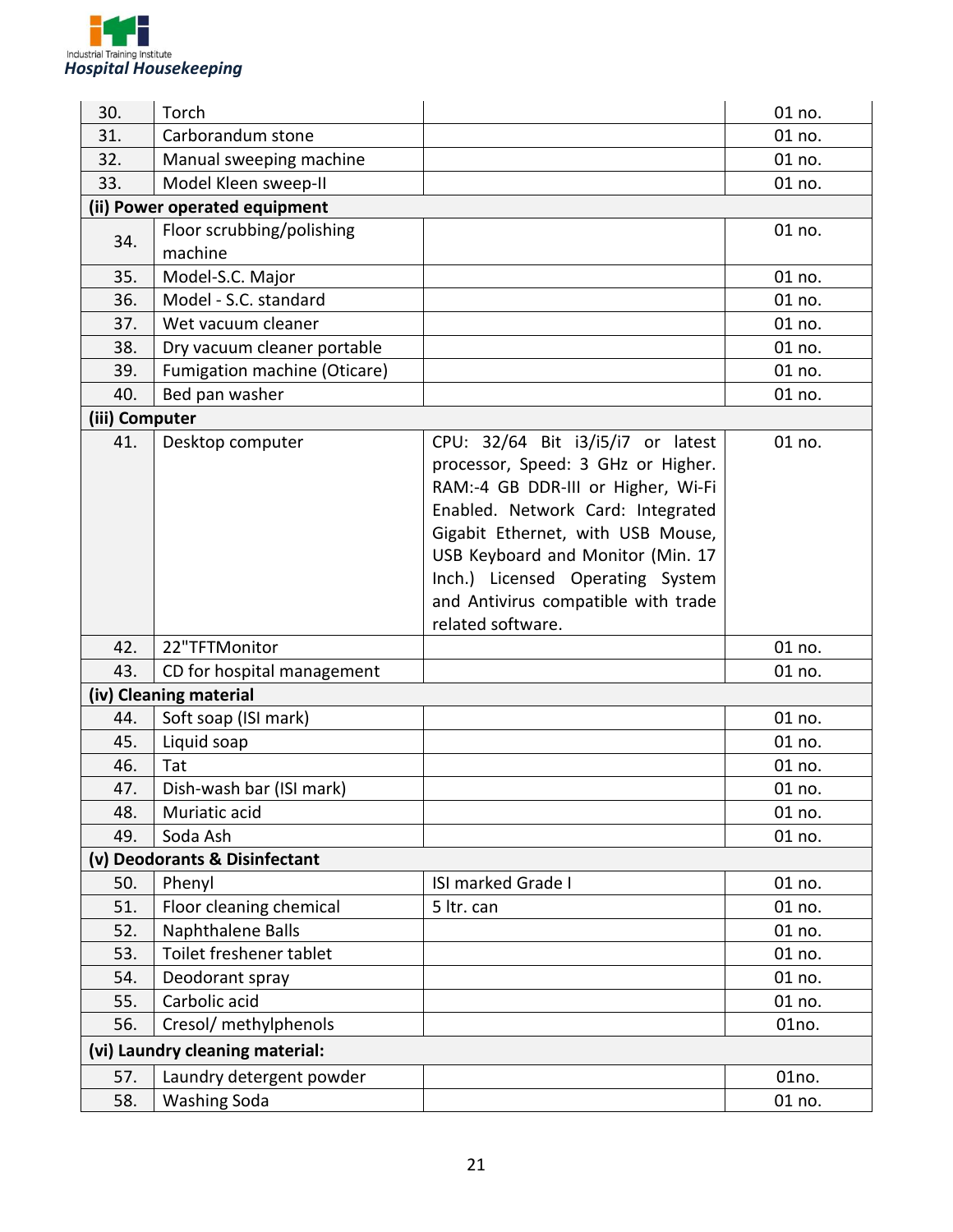

| 59.                                          | Bleaching powder/ Liquid bleach   |                          | 01 no.      |
|----------------------------------------------|-----------------------------------|--------------------------|-------------|
| 60.                                          | Whitener / Liquid blue            |                          | 01 no.      |
| 61.                                          | After wash fabric conditioner     |                          | 01 no.      |
| 62.                                          | Powder / Liquid starch            |                          | 01 no.      |
|                                              | (vii) Insecticides & Rodenticides |                          |             |
|                                              | Latest Insecticides &             | Pouch                    | 01 no.      |
| 63.                                          | Rodenticides materials            |                          |             |
|                                              | (viii) Stain Removal              |                          |             |
| 64.                                          | Typical Stain removal materials   | <b>STERILIZATION BOX</b> | 1 Piece.    |
| 65.                                          | Non-sudsing Household             |                          | 01 no.      |
|                                              | Ammonia                           |                          |             |
| 66.                                          | Toilet cleaner                    |                          | 01 no.      |
| <b>C. SHOP FLOOR FURNITURE AND MATERIALS</b> |                                   |                          |             |
| 67.                                          | Instructor's table                |                          | 01 no.      |
| 68.                                          | Instructor's chair                |                          | 02 nos.     |
| 69.                                          | Locked lockers                    |                          | 02 nos.     |
| 70.                                          | White board                       | (Minimum 4 x 6 feet)     | 01 no.      |
| 71.                                          | Fire Extinguisher CO <sub>2</sub> | 2KG                      | 02 nos.     |
| 72.                                          | <b>Fire Buckets</b>               | Standard size            | 02 nos.     |
| 73.                                          | <b>Dustbins</b>                   | Colour coded             | 05 nos.     |
| 74.                                          | Working table                     | 1 table /5 student       | As required |
| 75.                                          | Hand wash basin                   |                          | 05 nos.     |
| 76.                                          | Hygiene Kit                       |                          | 05 nos.     |
| 77.                                          | <b>Wash Basins</b>                |                          | 04 nos.     |
| 78.                                          | Chart denoting the Do's and       |                          | 01 no.      |
|                                              | Don'ts                            |                          |             |
|                                              |                                   |                          |             |

*Note:*

*1. All the tools and equipment are to be procured as per BIS specification.*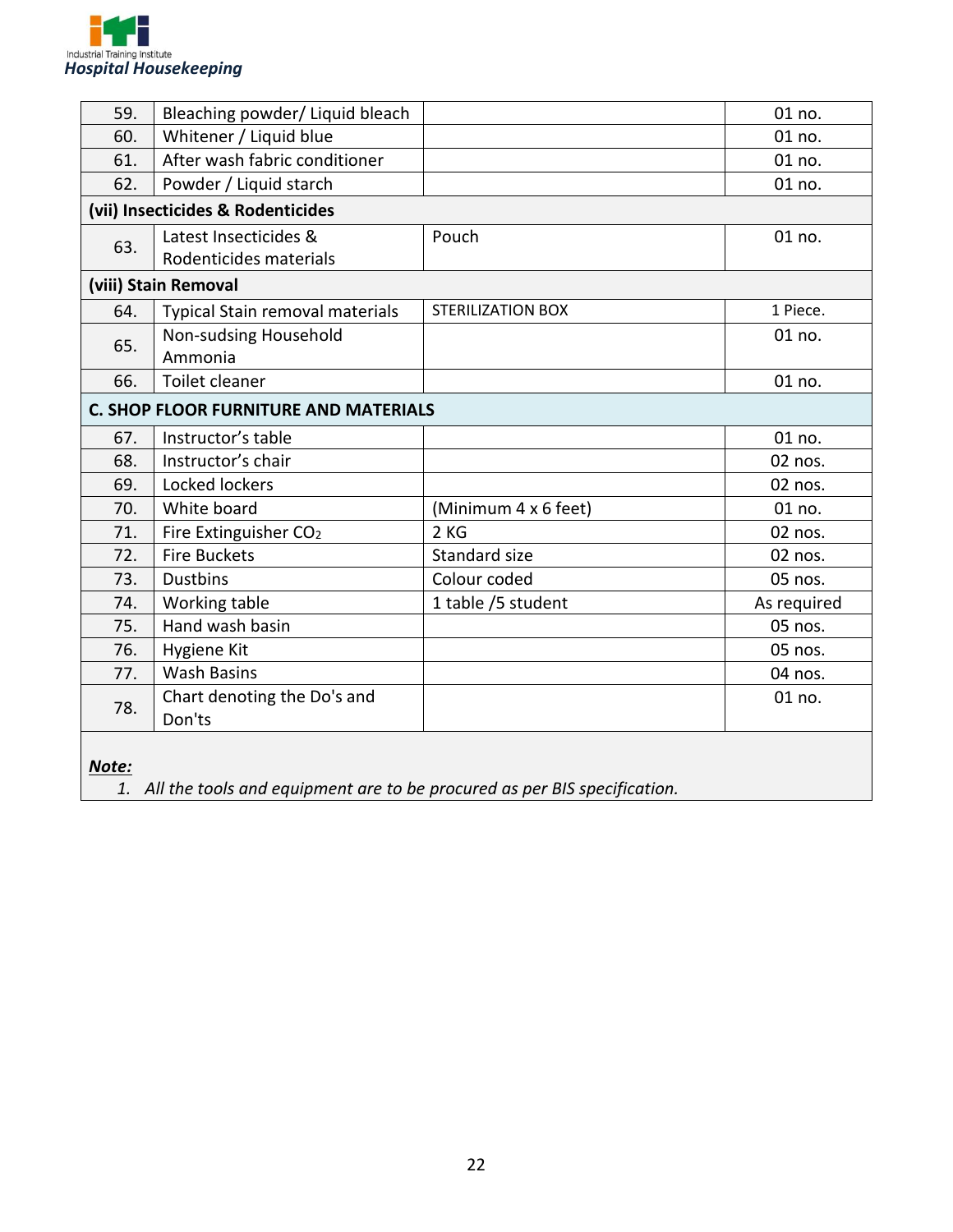The DGT sincerely acknowledges contributions of the Industries, State Directorates, Trade Experts, Domain Experts, trainers of ITIs, NSTIs, faculties from universities and all others who contributed in revising the curriculum.

Special acknowledgement is extended by DGT to the following expert members who had contributed immensely in this curriculum.

**List of Expert Members contributed/ participated for finalizing the course curriculum of** 

|       | Hospital Housekeeping trade held on6 <sup>th</sup> to 10 <sup>th</sup> May 2013 at CSTARI, Kolkata |                                                   |                |  |
|-------|----------------------------------------------------------------------------------------------------|---------------------------------------------------|----------------|--|
| S No. | <b>Name &amp; Designation</b><br>Sh/Mr/Ms                                                          | Organization                                      | <b>Remarks</b> |  |
| 1.    | R.N. Bandyopadhyaya, Director                                                                      | CSTARI, Kolkata                                   | Chairman       |  |
| 2.    | K. L. Kuli, Joint Director of<br><b>Training</b>                                                   | CSTARI, Kolkata                                   | Member         |  |
| 3.    | K. Srinivasa Rao, Joint Director<br>of Training                                                    | CSTARI, Kolkata                                   | Member         |  |
| 4.    | L.K. Muhkerjee, Deputy<br>Director of Training                                                     | CSTARI, Kolkata                                   | Member         |  |
| 5.    | Ashoke Rarhi, Deputy Director<br>of Training                                                       | ATI-EPI, Dehradun                                 | Member         |  |
| 6.    | N. Nath, Assistant Director of<br>Training                                                         | CSTARI, Kolkata                                   | Member         |  |
| 7.    | S. Srinivasu, Assistant Director<br>of Training                                                    | ATI-EPI, Hyderabad                                | Member         |  |
| 8.    | Sharanappa, Assistant Director<br>of Training                                                      | ATI-EPI, Hyderabad                                | Member         |  |
| 9.    | Ramakrishne Gowda, Asst.<br><b>Director of Training</b>                                            | FTI, Bangalore                                    | Member         |  |
| 10.   | Goutam Das Modak, Asst.<br>Director of Trg./Principal                                              | RVTI, Kolkata                                     | Member         |  |
| 11.   | Venketesh. Ch., Principal                                                                          | Govt. ITI, Dollygunj, Andaman &<br>Nicobar Island | Member         |  |
| 12.   | A.K. Ghate, Training Officer                                                                       | ATI, Mumbai                                       | Member         |  |
| 13.   | V.B. Zumbre, Training Officer                                                                      | ATI, Mumbai                                       | Member         |  |
| 14.   | P.M. Radhakrishna Pillai,<br><b>Training Officer</b>                                               | CTI, Chennai                                      | Member         |  |
| 15.   | A. Jayaraman, Training officer                                                                     | CTI Chennai                                       | Member         |  |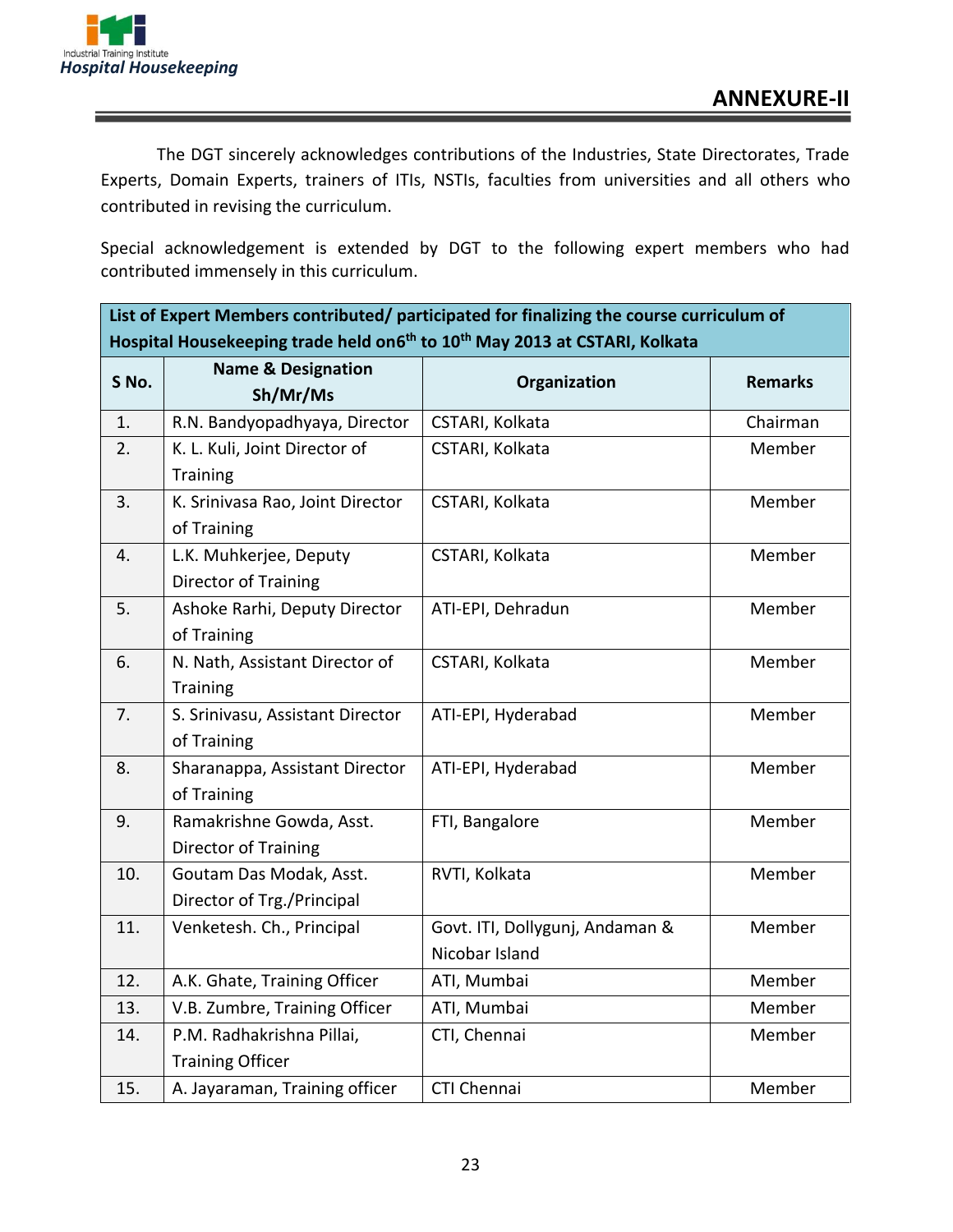

| 16. | S. Bandyopadhyay, Training      | ATI, Kanpur                      | Member |
|-----|---------------------------------|----------------------------------|--------|
|     | Officer                         |                                  |        |
| 17. | Suriya Kumari .K, Training      | RVTI, Kolkata                    | Member |
|     | Officer                         |                                  |        |
| 18. | R.K. Bhattacharyya, Training    | RVTI, Trivandrum                 | Member |
|     | Officer                         |                                  |        |
| 19. | Vijay Kumar, Training Officer   | ATI, Ludhiana                    | Member |
| 20. | Anil Kumar, Training Officer    | ATI, Ludhiana                    | Member |
| 21. | Sunil M.K. Training Officer     | ATI, Kolkata                     | Member |
| 22. | Devender, Training Officer      | ATI, Kolkata                     | Member |
| 23. | R. N. Manna, Training Officer   | CSTARI, Kolkata                  | Member |
| 24. | Mrs. S. Das, Training Officer   | CSTARI, Kolkata                  | Member |
| 25. | Jyoti Balwani, Training Officer | RVTI, Kolkata                    | Member |
| 26. | Pragna H. Ravat, Training       | RVTI, Kolkata                    | Member |
|     | Officer                         |                                  |        |
| 27. | Sarbojit Neogi, Vocational      | RVTI, Kolkata                    | Member |
|     | Instructor                      |                                  |        |
| 28. | Nilotpal Saha, Vocational       | I.T.I., Berhampore, Murshidabad, | Member |
|     | Instructor                      | W.B                              |        |
| 29. | Vijay Kumar, Data Entry         | RVTI, Kolkata                    | Member |
|     | Operator                        |                                  |        |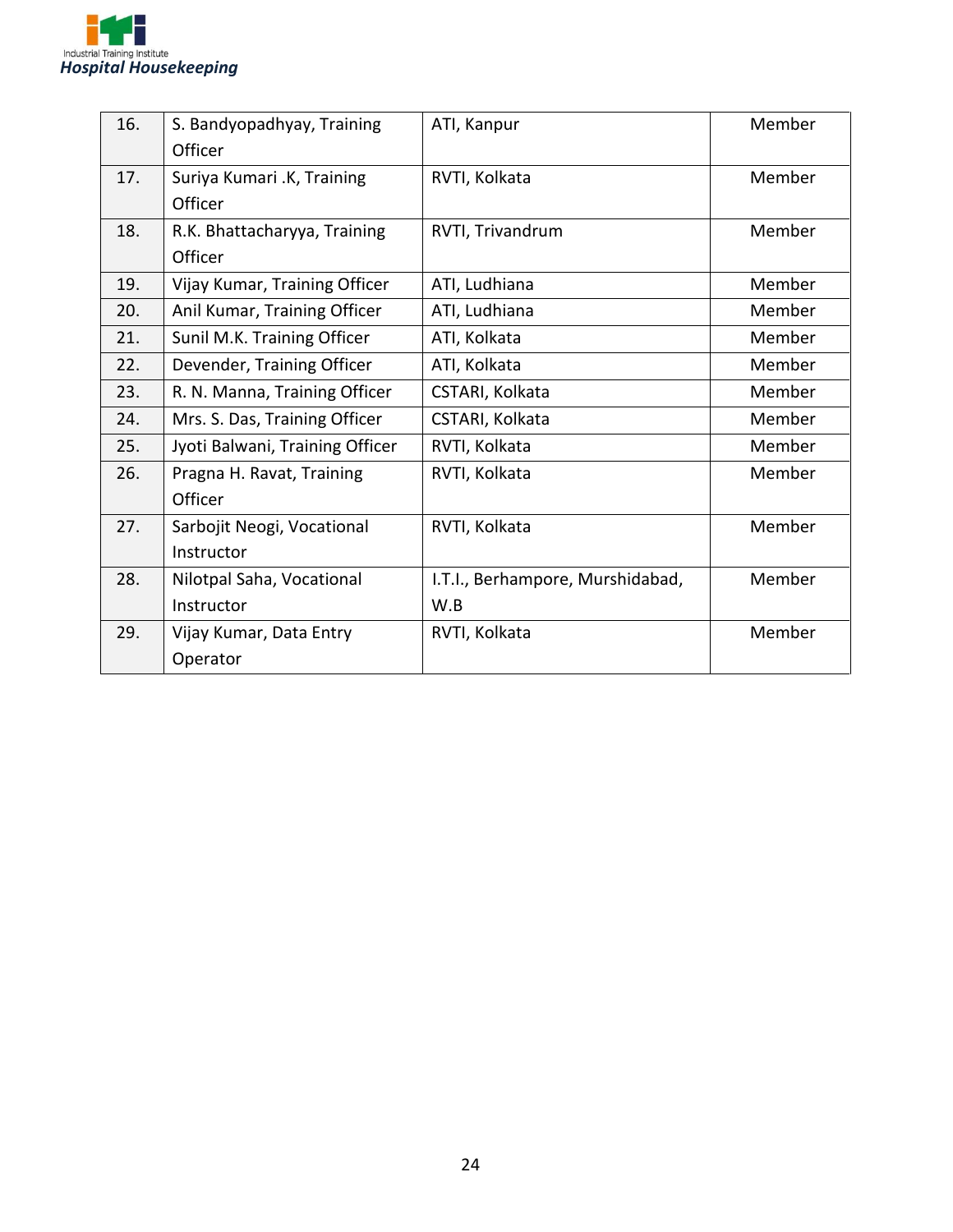

#### **ABBREVIATIONS**

| <b>CTS</b>  | <b>Craftsmen Training Scheme</b>                   |
|-------------|----------------------------------------------------|
| <b>ATS</b>  | <b>Apprenticeship Training Scheme</b>              |
| <b>CITS</b> | <b>Craft Instructor Training Scheme</b>            |
| <b>DGT</b>  | Directorate General of Training                    |
| <b>MSDE</b> | Ministry of Skill Development and Entrepreneurship |
| <b>NTC</b>  | <b>National Trade Certificate</b>                  |
| <b>NAC</b>  | National Apprenticeship Certificate                |
| <b>NCIC</b> | National Craft Instructor Certificate              |
| LD          | <b>Locomotor Disability</b>                        |
| <b>CP</b>   | <b>Cerebral Palsy</b>                              |
| <b>MD</b>   | <b>Multiple Disabilities</b>                       |
| LV          | Low Vision                                         |
| <b>HH</b>   | Hard of Hearing                                    |
| ID          | <b>Intellectual Disabilities</b>                   |
| <b>LC</b>   | Leprosy Cured                                      |
| <b>SLD</b>  | <b>Specific Learning Disabilities</b>              |
| <b>DW</b>   | Dwarfism                                           |
| MI          | <b>Mental Illness</b>                              |
| AA          | <b>Acid Attack</b>                                 |
| PwD         | Person with disabilities                           |